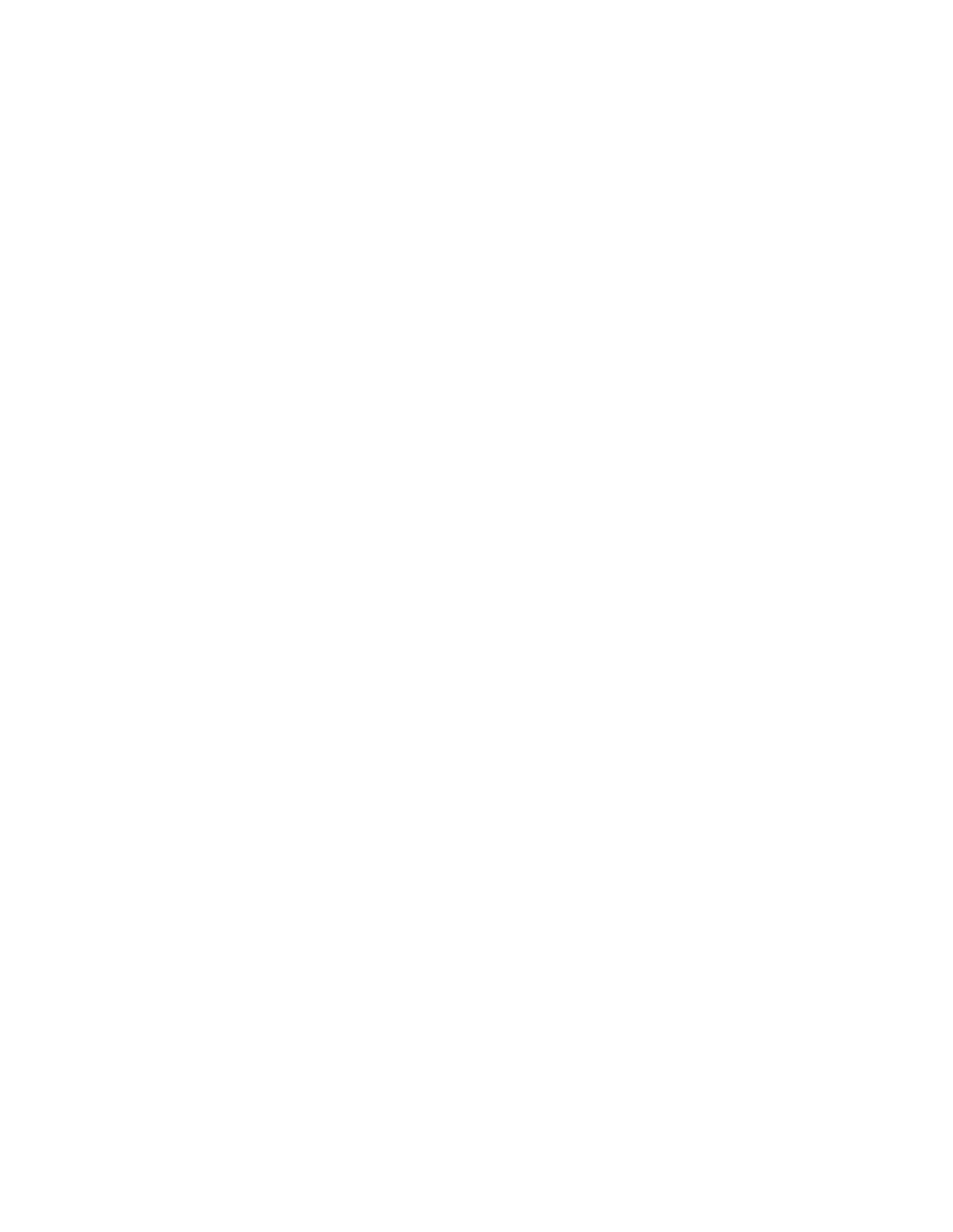### **Table of Contents**

*For information about the financial data included in this report, contact:*

**Vice President of Financial Services Walla Walla Community College**  500 Tausick Way Walla Walla, WA 99362 (509) 527-4201

*For information about enrollment, degrees awarded, or academic programs, contact:*

**Research and Planning Walla Walla Community College**  500 Tausick Way Walla Walla, WA 99362 (509) 527-3685

*For Digital Content visit:* **http://www.wwcc.edu/annual-financial-reports/**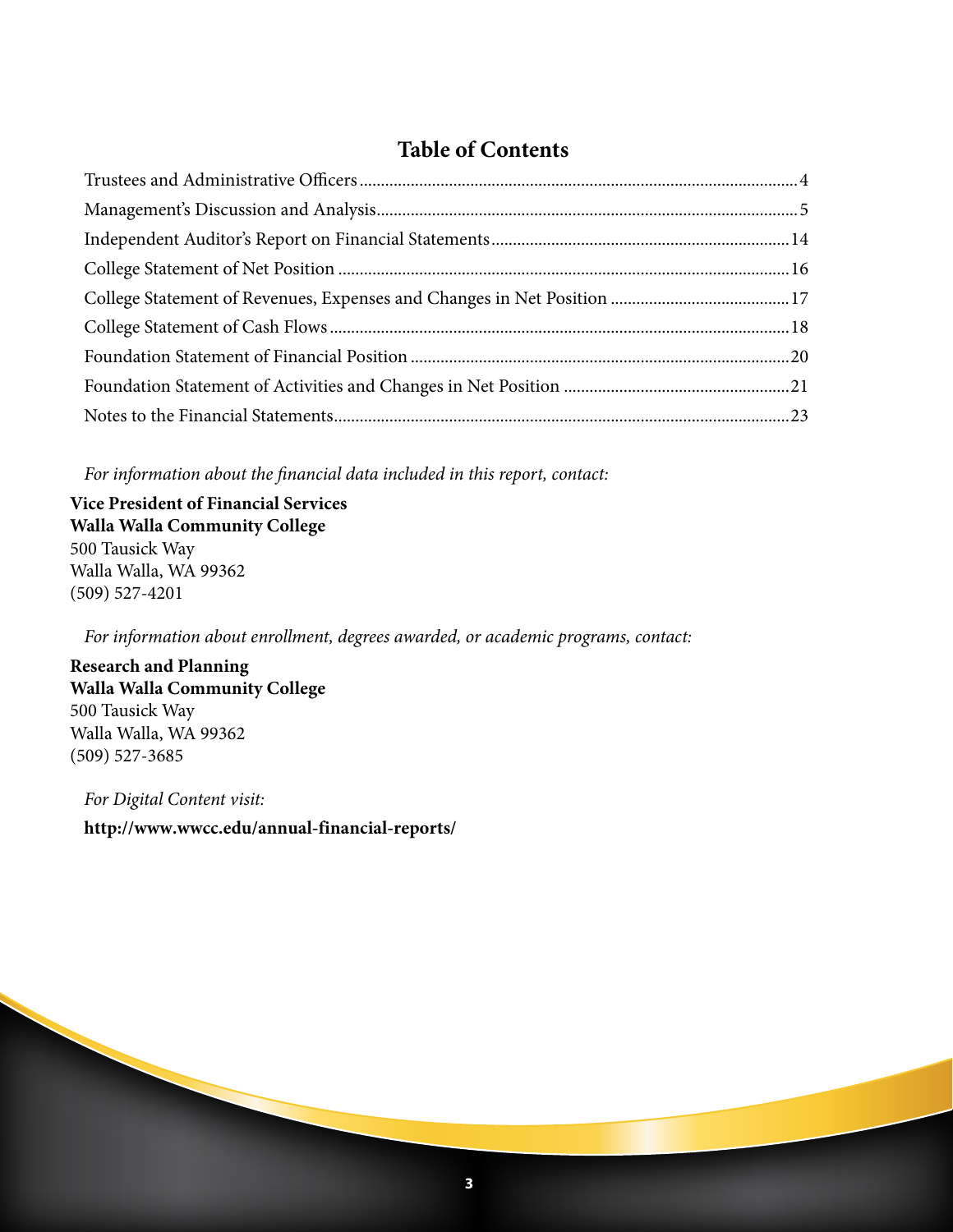### **Trustees and Administrative Officers, June 30, 2013**

### **BOARD OF TRUSTEES**

Roland Schirman, Chair Darcey Fugman-Small, Vice-Chair Don McQuary • Kris Klaveano • Miguel Sanchez

### **EXECUTIVE OFFICERS**

Dr. Steven L. VanAusdle, President Davina Fogg, Vice-President of Financial Services Dr. Mindy Nelson, Vice-President of Workforce Education James Peterson, Vice-President of Administrative Services Dr. Marleen Ramsey, Vice-President of Instruction Wendy Samitore, Vice-President of Student Services

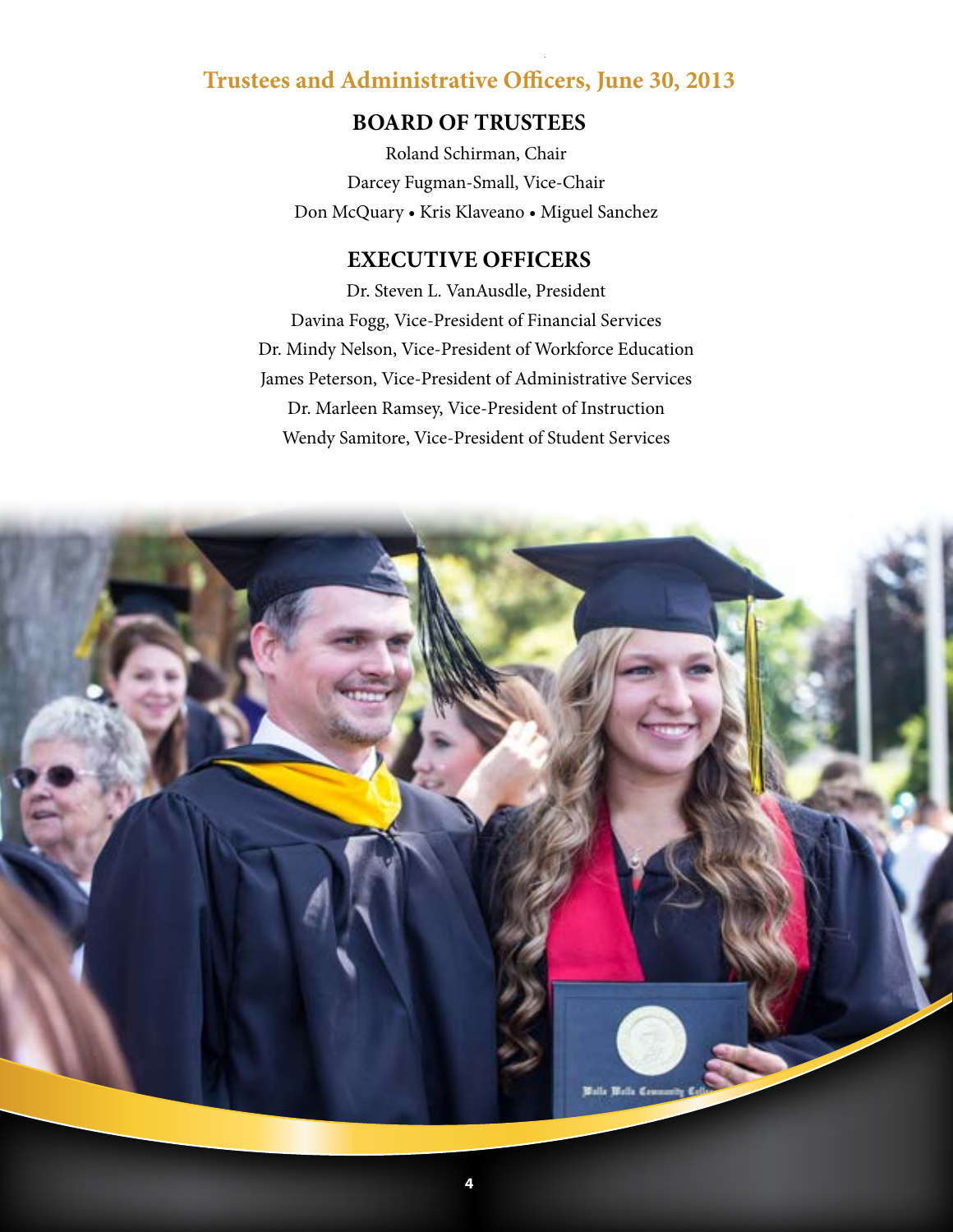### **Management's Discussion and Analysis**

#### **Walla Walla Community College**

The following discussion and analysis provides an overview of the financial position and activities of Walla Walla Community College (the College) for the fiscal year ended June 30, 2013 (FY 2013). The 2013 report constitutes the College's inaugural audited financial statements. As a result, any comparisons included in this discussion were made with unaudited information for the fiscal year ended June 30, 2012 (FY 2012), if available.

This overview provides readers with an objective and easily readable analysis of the College's financial performance for the year, based on currently known facts and conditions. This discussion has been prepared by management and should be read in conjunction with the College's financial statements and accompanying note disclosures.

#### *Reporting Entity*

Walla Walla Community College is one of thirty public community and technical college districts in the state of Washington, providing comprehensive, open-door academic programs, workforce education, basic skills and community service educational programs to approximately 10,900 students. The College confers associates degrees, certificates and high school diplomas. The College was established in 1967 and its primary purpose is to inspire students to discover their potential and achieve their goals by providing relevant, equitable, and innovative learning opportunities and services.

The College's main campus is located in Walla Walla, Washington, a community of about 32,000 residents. The College also has a campus in Clarkston, Washington. The College provides contracted educational services for the Department of Corrections at the Washington State Penitentiary in Walla Walla and at the Coyote Ridge Corrections Center in Connell. The College is governed by a five member Board of Trustees appointed by the governor of the state with the consent of the state Senate. By statute, the Board of Trustees

has full control of the College, except as otherwise provided by law.

#### *Using the Financial Statements*

The financial statements presented in this report encompass the College and its discretely presented component unit. The College's financial statements include the Statement of Net Position; the Statement of Revenues, Expenses and Changes in Net Position; and the Statement of Cash Flows. The Statement of Net Position provides information about the College at a moment in time, at year-end. The Statement of Revenue, Expenses and Changes in Net Position and the Statement of Cash flows provide information about operations and activities over a period of time. Together, these statements, along with the accompanying notes, provide a comprehensive way to assess the college's financial health as a whole.

The Statement of Net Position and Statement of Revenues, Expenses and Changes in Net Position are reported under the accrual basis of accounting where all of the current year's revenues and expenses are taken into account regardless of when cash is received or payments are made. Full accrual statements are intended to provide a view of the College's financial position similar to that presented by most private-sector companies. These financial statements are prepared in accordance with generally accepted accounting principles as prescribed by the Governmental Accounting Standards Board (GASB), which establishes standards for external financial reporting for public colleges and universities. The full scope of the College's activities is considered to be a single business-type activity and accordingly, is reported within a single column in the basic financial statements.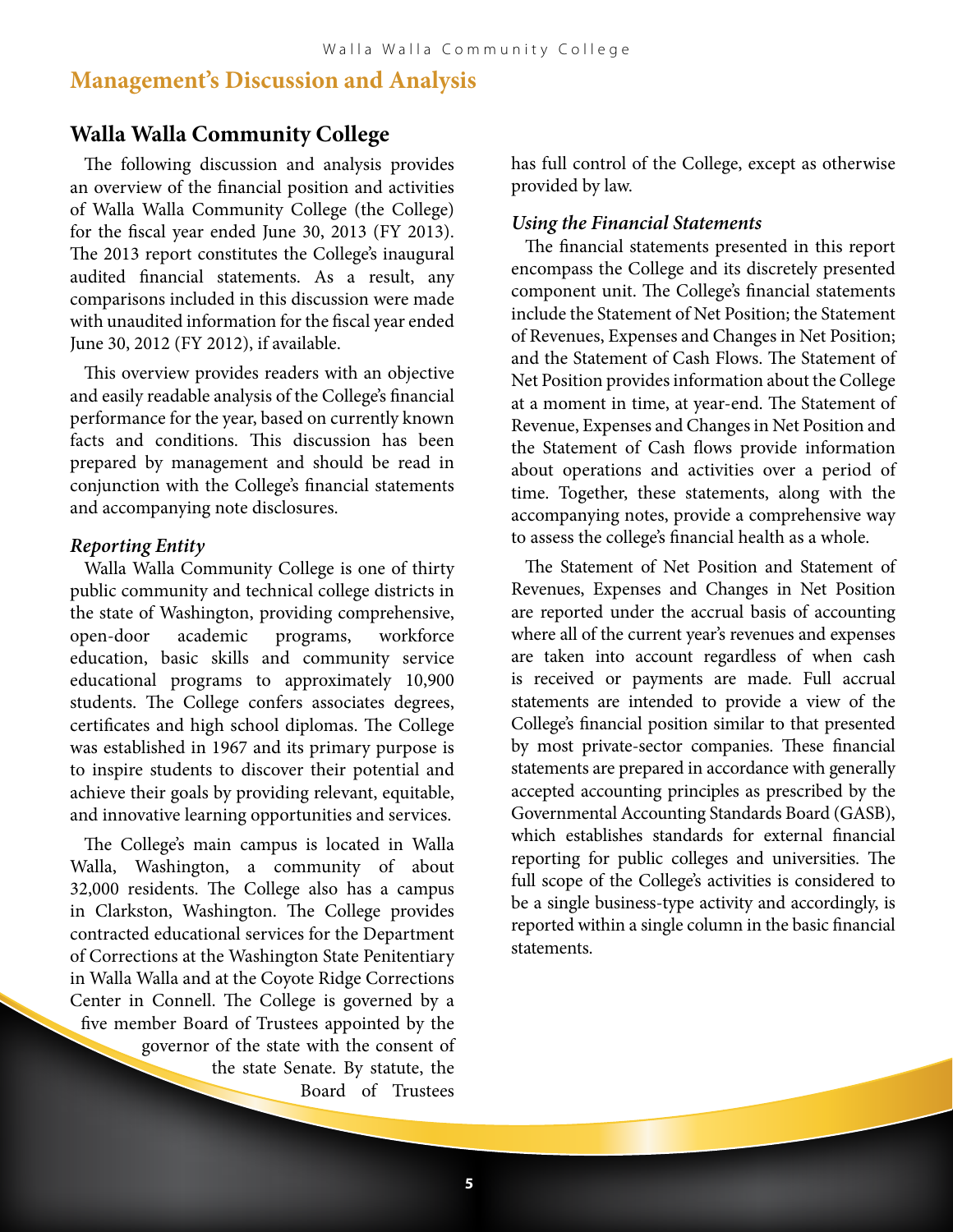#### **Statement of Net Position**

The Statement of Net Position provides information about the College's financial position and includes all assets, liabilities, and net assets as of the fiscal year-end. A condensed version of the Statement of Net Position is as follows:

| <b>Condensed Statement of Net Position</b> |                 |              |
|--------------------------------------------|-----------------|--------------|
|                                            | as of June 30th | FY 2013      |
| Assets                                     |                 |              |
| <b>Current Assets</b>                      |                 | \$14,516,937 |
| Capital Assets, net                        |                 | \$53,487,451 |
| Other Assets, non-current                  |                 | \$885,983    |
| <b>Total Assets</b>                        |                 | \$68,890,372 |
| <b>Liabilities</b>                         |                 |              |
| <b>Current Liabilities</b>                 |                 | \$3,969,822  |
| Other Liabilities, non-current             |                 | \$4,229,080  |
| Total Liabilities                          |                 | \$8,198,902  |
| <b>Net Position</b>                        |                 | \$60,691,469 |
| <b>Total Liabilities and Net Position</b>  |                 | \$68,890,372 |

Current assets consist primarily of cash, investments, various accounts receivables, inventories, and the short-term portion of student loans receivable, net of allowances. Cash and investment balances increased when compared to the unaudited balances from FY 2012 while the amount of receivables decreased. These normal fluctuations resulted in a modest increase in the value of the current assets reported.

Net capital assets increased from FY 2012 to FY 2013 by \$1,151,463 which is after taking into consideration current depreciation expense of \$1,930,289. Around half of the increase is attributed to normal levels of purchases of capitalized equipment. Most of the other half of the increase reflects completion of construction on the Clarkston Health Science building expansion and an expansion of the Wind Energy Program facility. Construction in progress on a large solar panel purchase and installation project also contributed to the overall increase.

Non-current assets reflect the long-term portion of student loans receivable, net of allowances. The college makes student loans as part of the Perkins Federal loan program. The overall asset value of loans receivable was relatively flat when compared to FY 2012 due to new loans issued being offset by principal payments received during the year.

Current liabilities include amounts payable to suppliers for goods and services, accrued payroll and related liabilities, the current portion of Certificate of Participation (COP) debt and unearned revenue. Current liabilities can fluctuate from year to year depending on the timeliness of vendor invoices and resulting vendor payments, especially in the area of capital assets and improvements.

Current liabilities increased considerably from FY 2012 to FY 2013. Regular accounts payable balances related to outstanding invoices as of yearend increased by almost \$194,000 when compared to the unaudited FY 2012 balances. This increase is due to normal fluctuations related to invoices for FY 2013 expenses that got paid after 6/30/13. Accrued liabilities increased by over \$146,000 due to normal fluctuations in both salaries payable and other accrued liabilities. Unearned revenue normally fluctuates from year to year and it increased by almost \$409,000 over the FY 2012 level. Approximately half of this change can be attributed to the 4% increase in summer quarter enrollment for 2013 when compared to the level for summer of 2012. Summer quarter tuition collected before June 30<sup>th</sup> each year is treated as unearned revenue. The remaining increase in unearned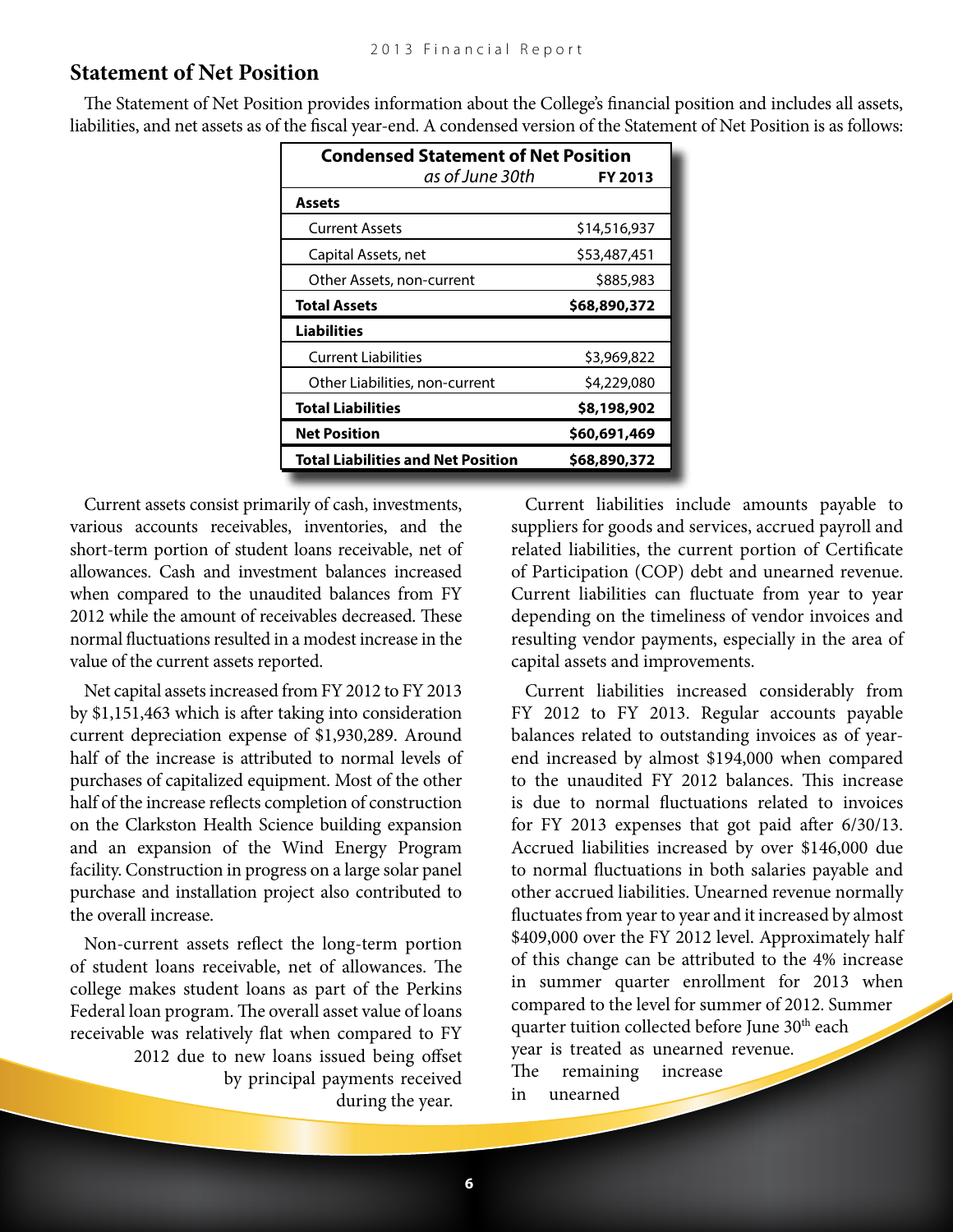revenues was primarily due to a couple of new grants and contracts where revenue was received in advance of being earned by the College.

Non-current liabilities primarily consist of the value of vacation and sick leave earned but not yet used by employees (compensated absences) and the longterm portion of Certificates of Participation debt. The College's overall decrease of around \$141,000 in non-current liabilities is due to a combination of an increase of around \$94,000 for compensated absences combined with a decrease in the principal amount owed on four COPs. The principal amount outstanding declined by \$235,000 during FY 2013 due to scheduled annual debt service payments plus the refinancing of two of the COP's.

Net position represents the value of the College's assets after liabilities are deducted. The College is required by accounting standards to report its net position in four categories:

*Net Investment in Capital Assets –* The College's total investment in property, plant, equipment, and infrastructure net of accumulated depreciation and outstanding debt obligations related to those capital assets. Changes in these balances are discussed above.

#### *Restricted:*

*Unexpendable –* consists of funds in which a donor or external party has imposed the restriction that the corpus or principal is not available for expenditures but for investment purposes only.

*Expendable –* resources the College is legally or contractually obligated to spend in accordance with restrictions placed by donor and/or external parties who have placed time or purpose restrictions on the use of the asset. The primary expendable funds for the College are student loans. The changes in student loan balances were discussed earlier in this section.

*Unrestricted –* Includes all other assets not subject to externally imposed restrictions, but which may be designated or obligated for specific purposes by the Board of Trustees or management. Prudent balances are maintained for use as working capital, as a reserve against emergencies and for other purposes, in accordance with policies established by the Board of Trustees.

| FY 2013      |
|--------------|
| \$51,247,451 |
|              |
| \$1,335,546  |
| \$8,108,472  |
| \$60,691,469 |
|              |

### **Statement of Revenues, Expenses and Changes in Net Position**

The Statement of Revenues, Expenses and Changes in Net Position accounts for the College's changes in total net position during FY 2013. The objective of the statement is to present the revenues received, both operating and non-operating, and the expenses paid by the College, along with any other revenues, expenses, gains and losses of the College.

Generally, operating revenues are earned by the College in exchange for providing goods and services. Tuition and grants and contracts are included in this category. In contrast, non-operating revenues include monies the college receives from another government entity without directly giving equal value to that entity in return. Accounting standards require that the College categorize state operating appropriations and Pell grants as non-operating revenues.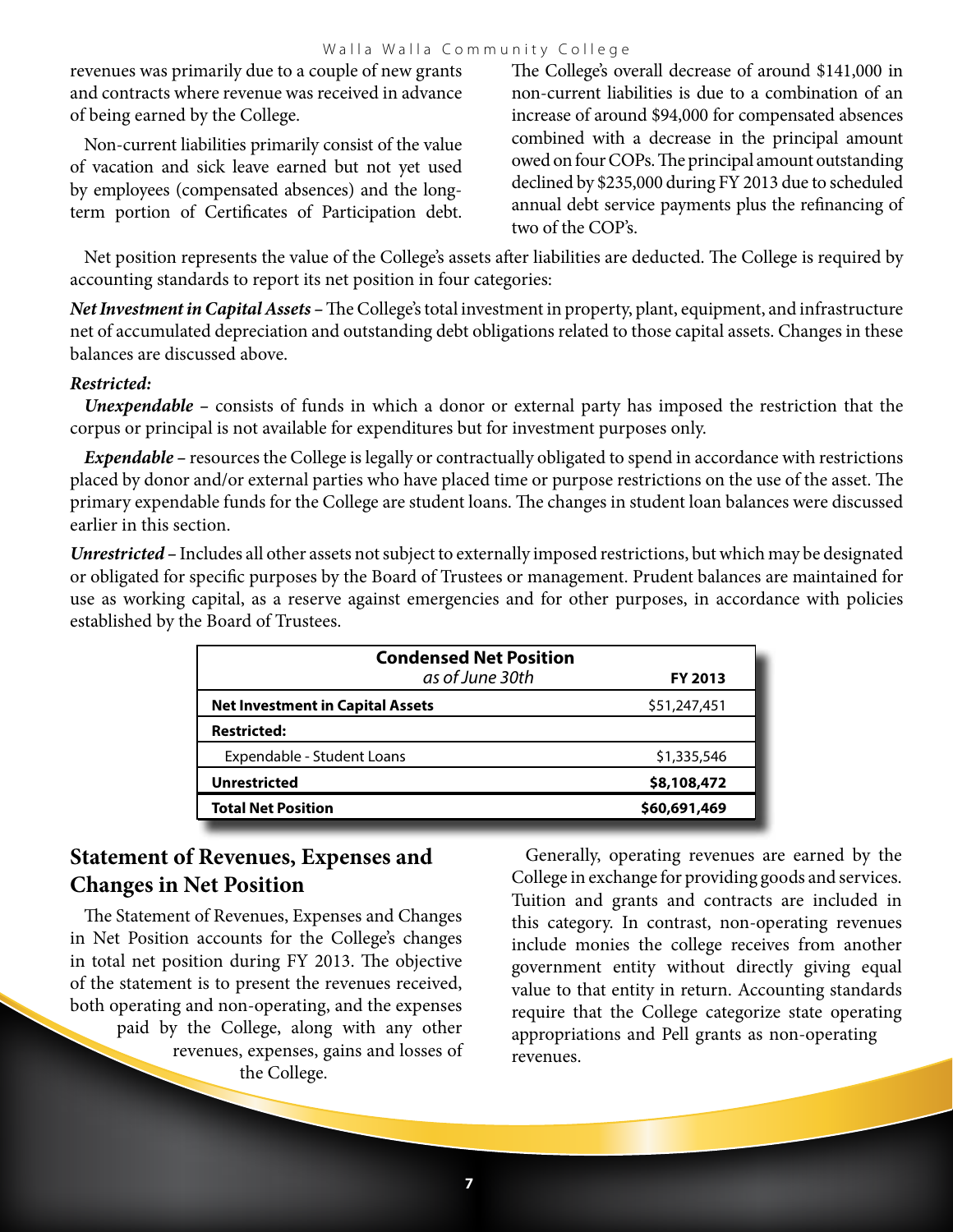Operating expenses are expenses incurred in the normal operation of the College, including depreciation on property and equipment assets. When operating revenues, excluding state appropriations and Pell grants, are measured against operating expenses, the College shows an operating loss. The operating loss is reflective of the external funding necessary to keep tuition lower than the cost of the services provided.

A condensed statement of revenues, expenses and changes in net position is presented below. A single year is presented as part of this inaugural set of financial statements. Future years will include comparative information.

| <b>Condensed Stmt. of Revenues, Expenses and</b><br><b>Changes in Net Position</b> |                |
|------------------------------------------------------------------------------------|----------------|
| as of June 30th                                                                    | FY 2013        |
| <b>Operating Revenues</b>                                                          | \$29,226,809   |
| <b>Operating Expenses</b>                                                          | \$49,883,917   |
| <b>Net Operating Loss</b>                                                          | \$(20,657,109) |
| <b>Non-Operating Revenues</b>                                                      | \$21,671,937   |
| Non-Operating Expenses                                                             | \$102,605      |
| <b>Gain (Loss) Before Other</b>                                                    | \$912,223      |
| <b>Capital Appropriations</b>                                                      | \$1,960,367    |
| <b>Increase (Decrease) in Net Position</b>                                         | \$2,872,590    |
| Net Position, Beginning of the Year                                                | \$57,818,879   |
| Net Position, End of the Year<br>\$60,691,469                                      |                |

#### *Revenues*

Continuing a trend that began midway through fiscal year 2009, the College's state operating appropriations decreased again in FY 2013. The State of Washington appropriates funds to the community college system as a whole. The State Board for Community and Technical Colleges (SBCTC) then allocates monies to each college. System-level appropriations hit their height in FY 2009 and as of FY 2013 have been reduced by almost 24%.

Over this same period, the Legislature and SBCTC instituted increases in tuition rates to partially offset the reduction in state appropriations. Since enrollments decreased in FY 2013, the College's increase in tuition and fee revenue is primarily attributable to the increased tuition rates. Pell grant revenues generally follow enrollment trends so as the College's enrollment softened during FY 2013, so did the College's Pell grant revenue. For FY 2013,

the College attempted to hold student fees as stable as possible, resulting in very little change to these revenues. In addition, the College serves some students and offers some programs on a fee-only basis, as allowed by law.

In FY 2013, grant and contract revenues increased by \$1,701,354 when compared with FY 2012. A majority of this increase is attributed to an increase in contracted educational services provided to the Department of Corrections sites at Washington State Penitentiary and Coyote Ridge Corrections Center. The College continued to serve students under the terms of many other contracted programs. The College also contracts with local high schools to enroll Running Start and Alternative Education Program students who earn either high school credits, college credits or both for courses taken as a part of these programs.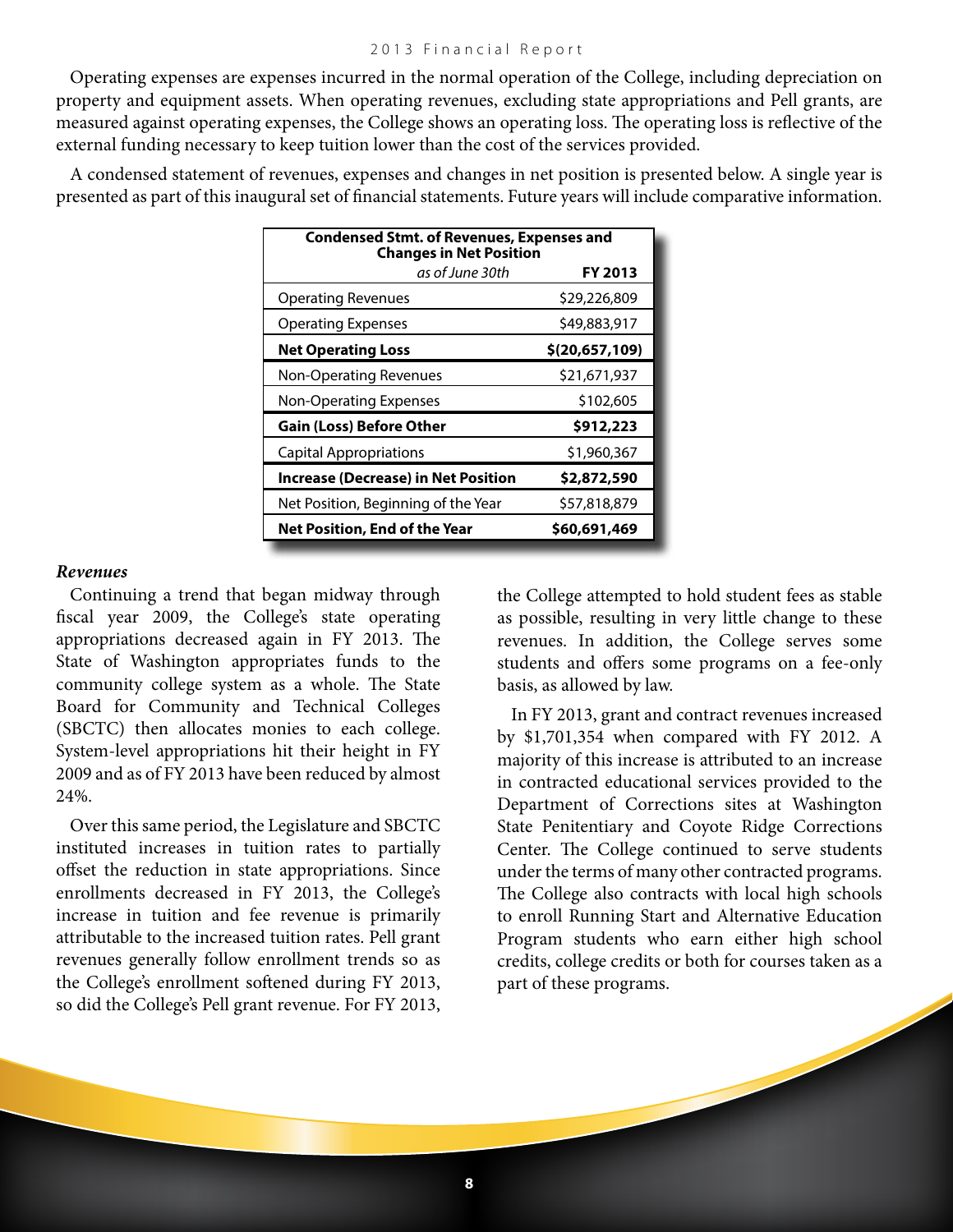The College receives capital spending authority on a biennial basis and may carry unexpended amounts forward into one or two future biennia, depending on the original purpose of the funding. In accordance with accounting standards, the amount shown as capital appropriation revenue on the financial statement is the amount expended in the current year.



#### *Expenses*

Faced with severe budget cuts over the past five years, the College has continuously sought opportunities to identify savings and efficiencies. Over time, the College decreased spending and services and was subject to various state spending freezes and employee salary reductions.

More recently, in FY 2013, salary and benefit costs increased as a result of adding positions in grants and contracts like the Correctional Education Program as well as in the operating budget in accordance with strategic planning initiatives.

Expenses for utility costs remained flat when compared to FY 2012. Supplies and materials and purchased services are significantly higher in FY 2013, primarily as a result of increased spending related to capital projects. A large portion of the increase this year was due to the construction of new vocational shop space at the Washington State Penitentiary instructional site. Expenditures from capital project funds that do not meet accounting standards for capitalization are reported as operating expenses under supplies and materials or purchased services. Those expenditures that meet the capitalization standard are not shown as expenses in the current period and are instead recognized as depreciation expense over the expected useful lifetime of the asset. Depreciation expense is also primarily driven by capital activity, with the annual depreciation expense showing a large increase in any year when a new building is placed in service. Fluctuations of this nature are to be expected.

All other costs are reported as operating expenses and include items such as travel, non-capitalized equipment, printing and other supplies.

**9**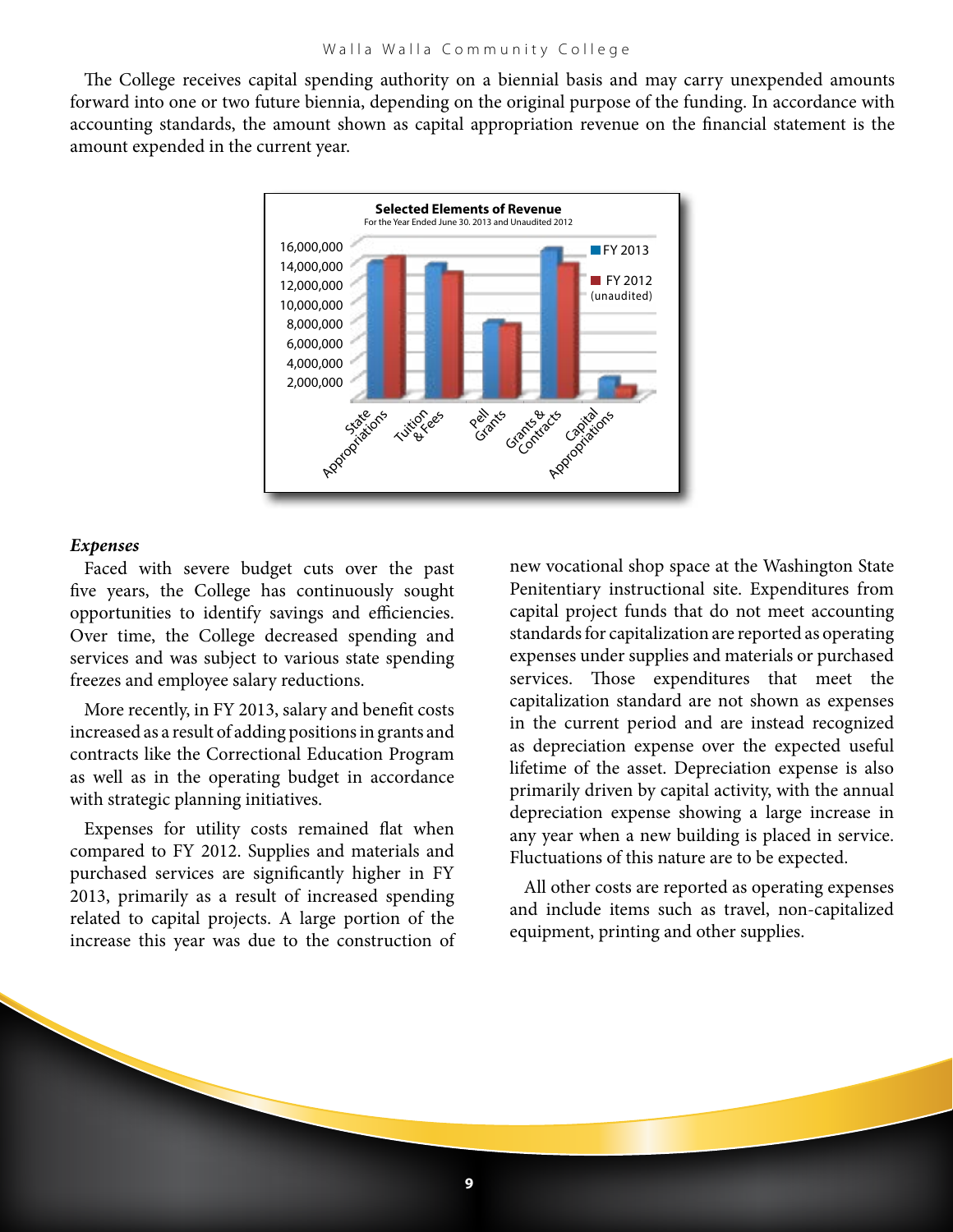#### *Operating Expenses by Function*

The following chart shows the amount, by percentage, of operating expenses for each functional area for FY 2013.



#### **Statement of Cash Flows**

The Statement of Cash Flows gives a general picture of where the College obtains and spends its cash and cash equivalents. The statement gives detailed information about cash flows related to four different types of activities within the institution.

The first section shows cash received and spent on the operations of the college. Since tuition and fees and other operating revenue alone do not normally cover the operating costs of a public higher education institution, this section can be expected to show more cash used than provided.

The second section shows cash received and spent on non-capital financing activities of the College. Here the college reports cash from state appropriations and cash related to federally-funded Pell grants. This section also includes any activity that cannot be reported in one of the other sections.

The third section shows cash received and spent on capital and related financing activities. This includes state capital appropriations for major projects, minor works and repairs. It also includes cash proceeds, loan origination costs, interest and principal payments related to Certificates of Participation. Since colleges periodically use local funds to supplement these sources, it is not unusual for this section to show more cash used than provided.

The fourth section shows cash received and spent on investing activities, including the purchase and sale of investment instruments, interest earnings and realized gains or losses from investments.

Next the statement shows how the current year's change in cash combined with the prior year's cash balance results in the ending cash and cash equivalents balance shown on the College's Statement of Net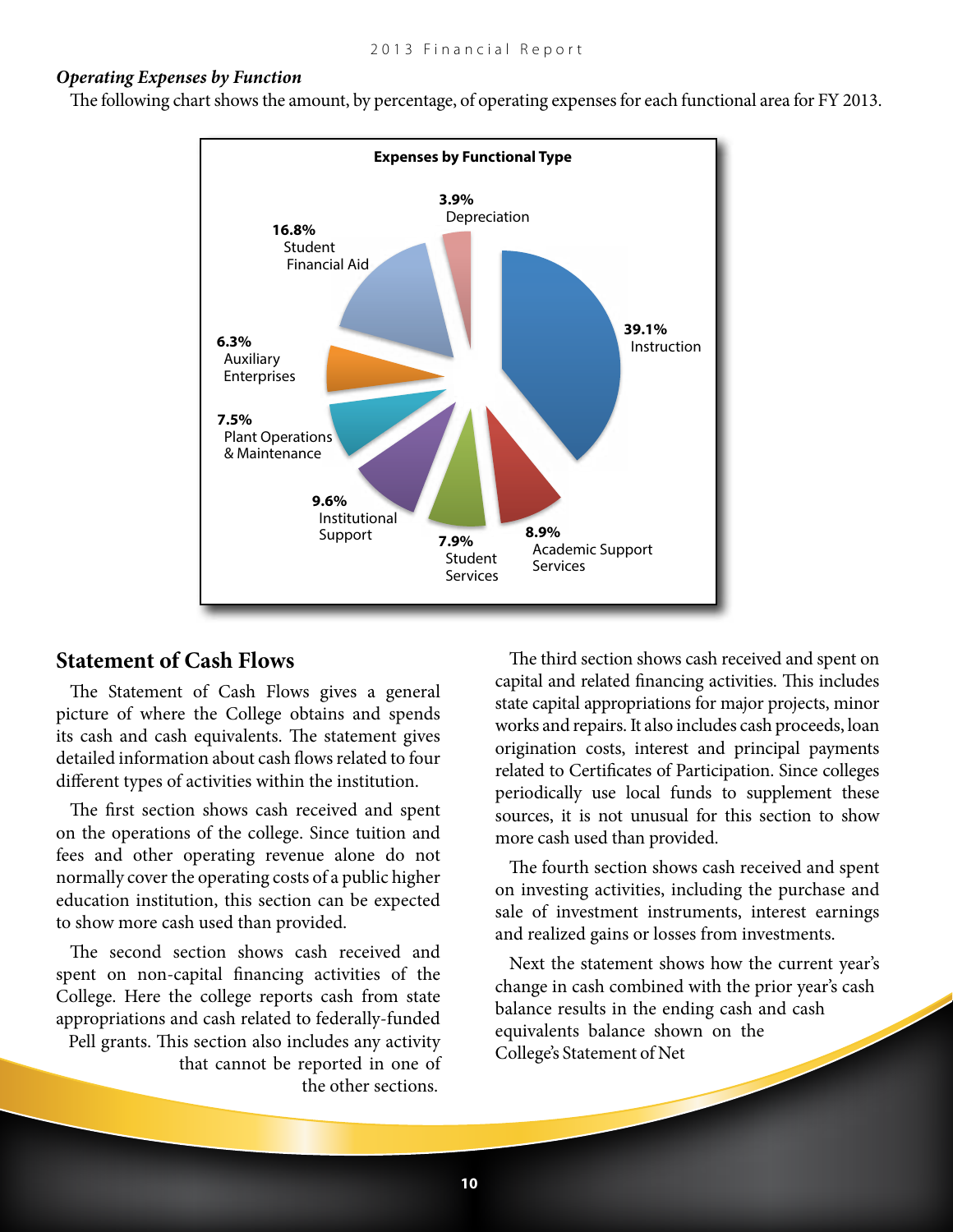Position. Finally, the statement includes a detailed reconciliation of operating activity only, between the operating loss shown as a subtotal on the Statement of Revenues, Expenses and Changes in Net Position and the net cash used by operating activities shown on the Cash Flow Statement.

A condensed statement of cash flows is presented below. A single year is presented as part of this inaugural set of financial statements. Future years will include comparative information.

| <b>Condensed Statement of Cash Flow</b><br>as of June 30th<br>FY 2013 |                |
|-----------------------------------------------------------------------|----------------|
| <b>Operating Activities</b>                                           | \$(17,836,611) |
| Non-Capital Financing Activities                                      | \$20,913,675   |
| Capital Investing Activities                                          | \$(2,526,342)  |
| <b>Investing Activities</b>                                           | \$25,124       |
| <b>Net Change in Cash</b>                                             | \$575,847      |
| Cash, Beginning of Year                                               | \$7,750,974    |
| <b>Cash, End of Year</b>                                              | \$8,326,821    |

The College's cash and cash equivalents at June 30<sup>th</sup> increased in 2013 by \$575,847. One of the primary contributing factors was an increase in the amount of unearned revenue received before June 30<sup>th</sup> for summer quarter tuition when compared to the previous year. The other factor relates to a decline in receivables indicating that amounts owed to the College are less at 6/30/13 than they were for the previous year which usually results in an increase in cash on hand. These fluctuations and timing factors are a normal part of the operations of the college.

### **Capital Assets and Long-Term Debt Activities**

The community and technical college system submits a single prioritized request to the Office of Financial Management and the Legislature for appropriated capital funds, which includes major projects, minor projects, repairs, emergency funds, alternative financing and major leases. The primary funding source for college capital projects is state general obligation bonds. In recent years, declining state revenues significantly reduced the state's debt capacity and are expected to continue to impact the number of new projects that can be financed.

| <b>Asset Type</b>                | June 30, 2013 | June 30, 2012<br>(unaudited) | Change      |
|----------------------------------|---------------|------------------------------|-------------|
| Land                             | \$2,553,379   | \$2,553,379                  | \$0         |
| <b>Construction in Progress</b>  | \$394,321     | \$258,001                    | \$136,320   |
| Buildings, net                   | \$48,000,163  | \$47,551,324                 | \$448,839   |
| Equipment, net                   | \$2,381,416   | \$1,810,733                  | \$570,683   |
| Library Resources, net           | \$158,172     | \$162,554                    | \$(4,382)   |
| <b>Total Capital Assets, Net</b> | \$53,487,451  | \$52,335,991                 | \$1,151,460 |

At June 30, 2013, the College had invested \$53,487,453 in capital assets, net of accumulated depreciation. This represents an increase of \$1,151,463 from last year, as shown in the table below.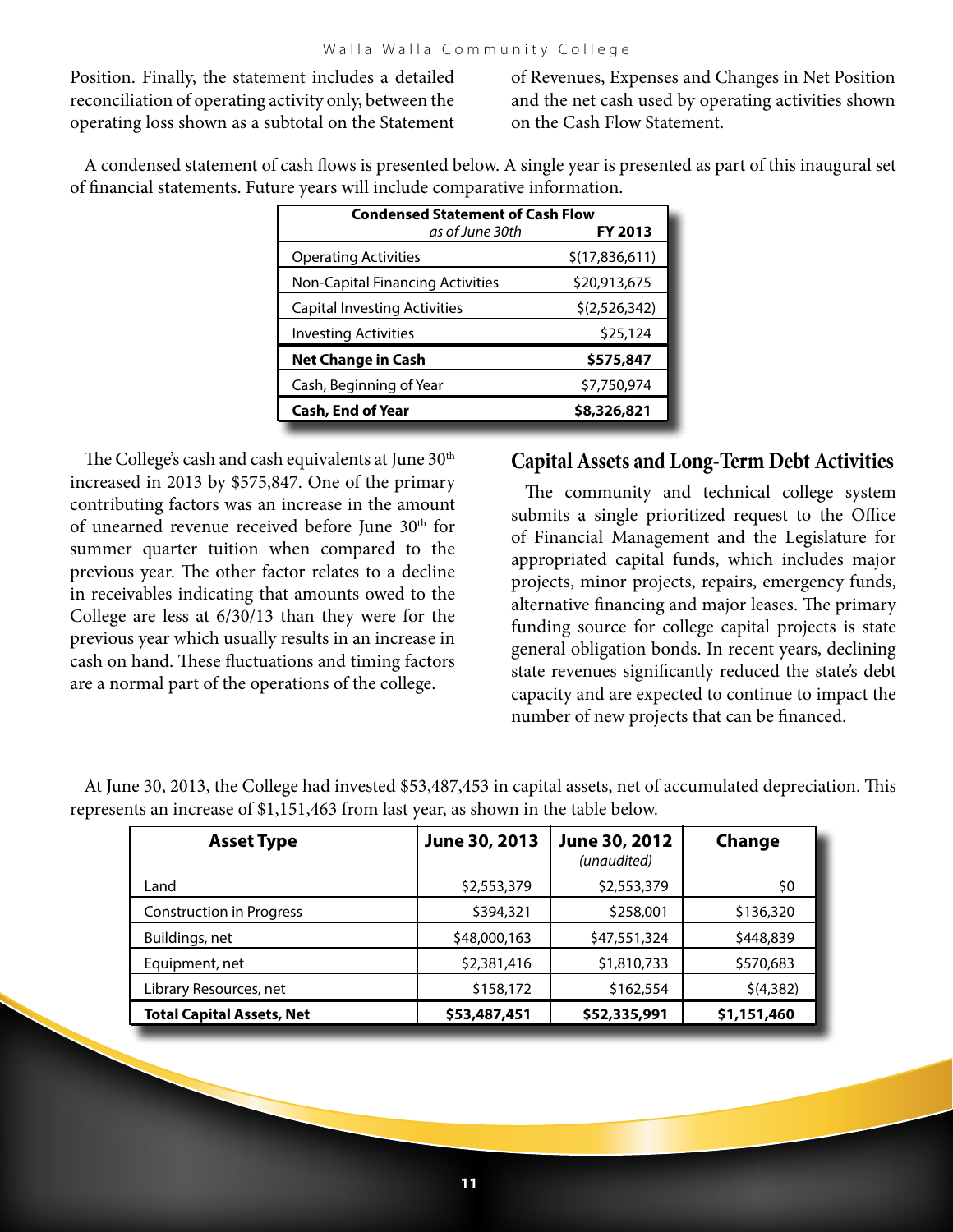The increase in net capital assets can be attributed to the completion of several capital projects including the Clarkston Health Science Building expansion and an expansion of the Wind Energy Program facility as well as construction in progress on a solar panel installation project. The remaining increase is due to the normal replacement and acquisition of equipment. Additional information on capital assets can be found in Note 6 of the Notes to the Financial Statements.

At June 30, 2013, the College had \$2,240,000 in outstanding debt on four Certificates of Participation (COP). The College refinanced two of the four COPs during FY 2013 dropping the interest rates charged to approximately 1.95% on \$930,000 of the total debt outstanding. The two refinanced COPs were originally issued in 2004. The College has no capital leases. Additional information on notes payable, long term debt and debt service schedules can be found in Notes 12, 13, and 14 of the Notes to the Financial Statements.

| <b>Long-Term Debt</b>         |             |
|-------------------------------|-------------|
| as of June 30th               | FY 2013     |
| Certificates of Participation | \$2,240,000 |
| <b>Capital Leases</b>         | \$0         |
| <b>Total</b>                  | \$2,240,000 |

### **Economic Factors That Will Affect the Future**

Following a trend that began in FY 2009, the College's state operating appropriations continued to decrease through FY 2013. More recently, when creating the 2013 – 2015 biennial budget, the state Legislature re-invested in community and technical colleges. They continued this trend with a supplemental budget that included community colleges as a key partner in an investment in aerospace training. As a result, the net reduction of community college funding between FY 2009 and expected funding levels by the end of FY 2015 will have been a little over 15 percent. These investments in community colleges allowed the Legislature and the State Board to keep FY 2014 tuition flat for resident, non-resident and baccalaureate students. It's unclear how much opportunity there may be for additional investments in community and technical colleges in the next few years, as state budget writers continue to grapple with court-mandated basic education obligations.

Washington's Economic and Revenue Forecast Council prepares independent forecasts quarterly throughout the year. In its most recent forecast (February 2014), the council observed that most of the state's economic risk factors continue to come from outside the state. A slowing Chinese economy, the potential for a slowdown in the U.S. housing recovery, and European economic and debt problems all remain major threats to the U.S. and Washington economies. However, the passage of a federal budget in January and the recent suspension of the debt ceiling reduce uncertainty surrounding federal fiscal policy.

Closer to home, Washington continues to add jobs, including showing growth in the manufacturing sector. Housing construction, home prices and car sales also increased and exports are at an all-time high. Both employment in Washington state and personal income are expected to continue to grow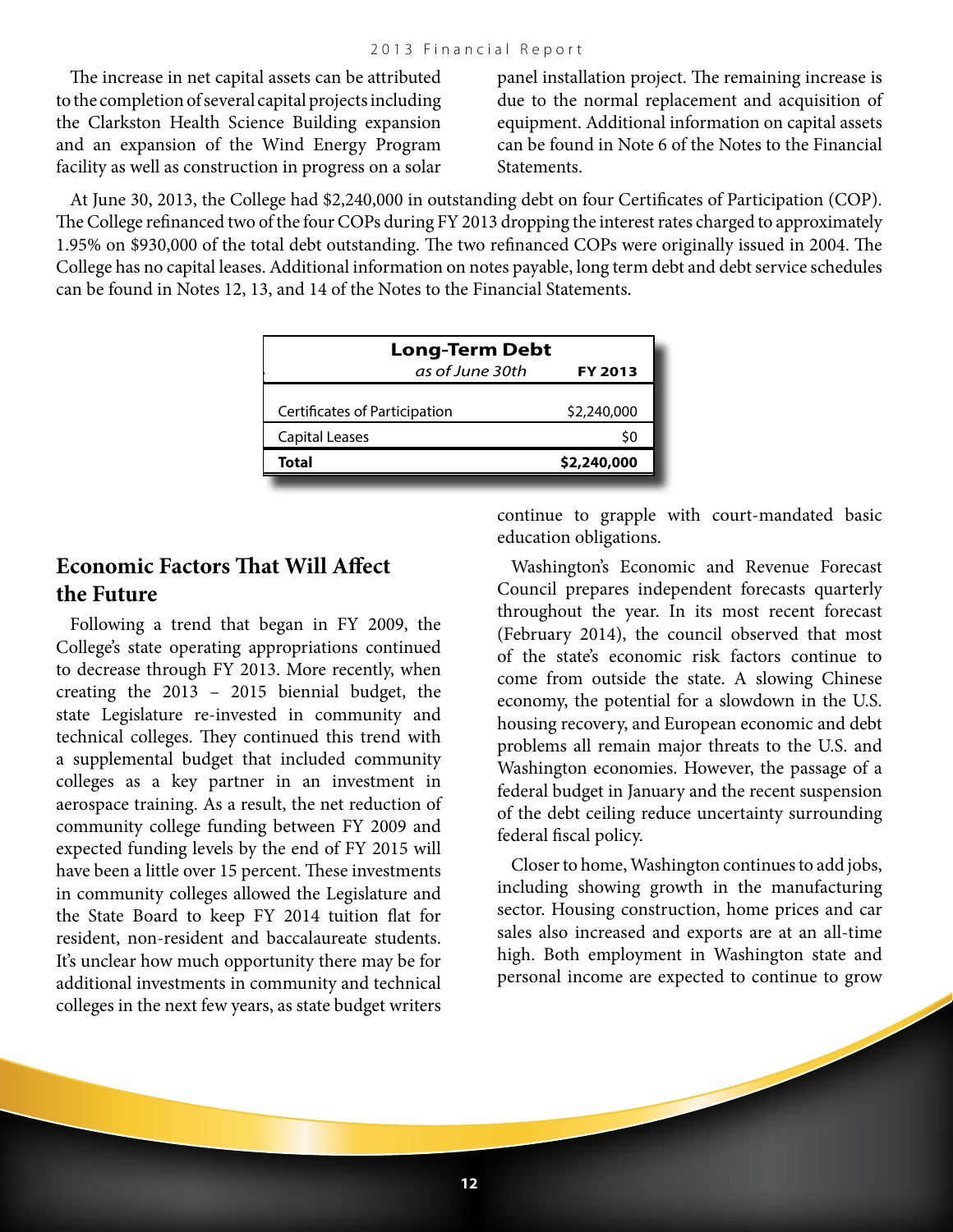in 2014 and through 2019, the end of the period covered by the forecast.

A hallmark of community colleges is the flexibility to quickly respond to the needs of the community, resulting in a pattern of high enrollment during economic downturns, punctuated by lower enrollment when the job market is strong. The Great Recession of 2008 has had a lingering effect on the job market in Washington, which has only recently shown improvement. The College enrolled 182 full-time equivalent students above its state funded enrollment target during FY 2013. However, enrollment is down about 8% from its most recent peak in FY 2010.



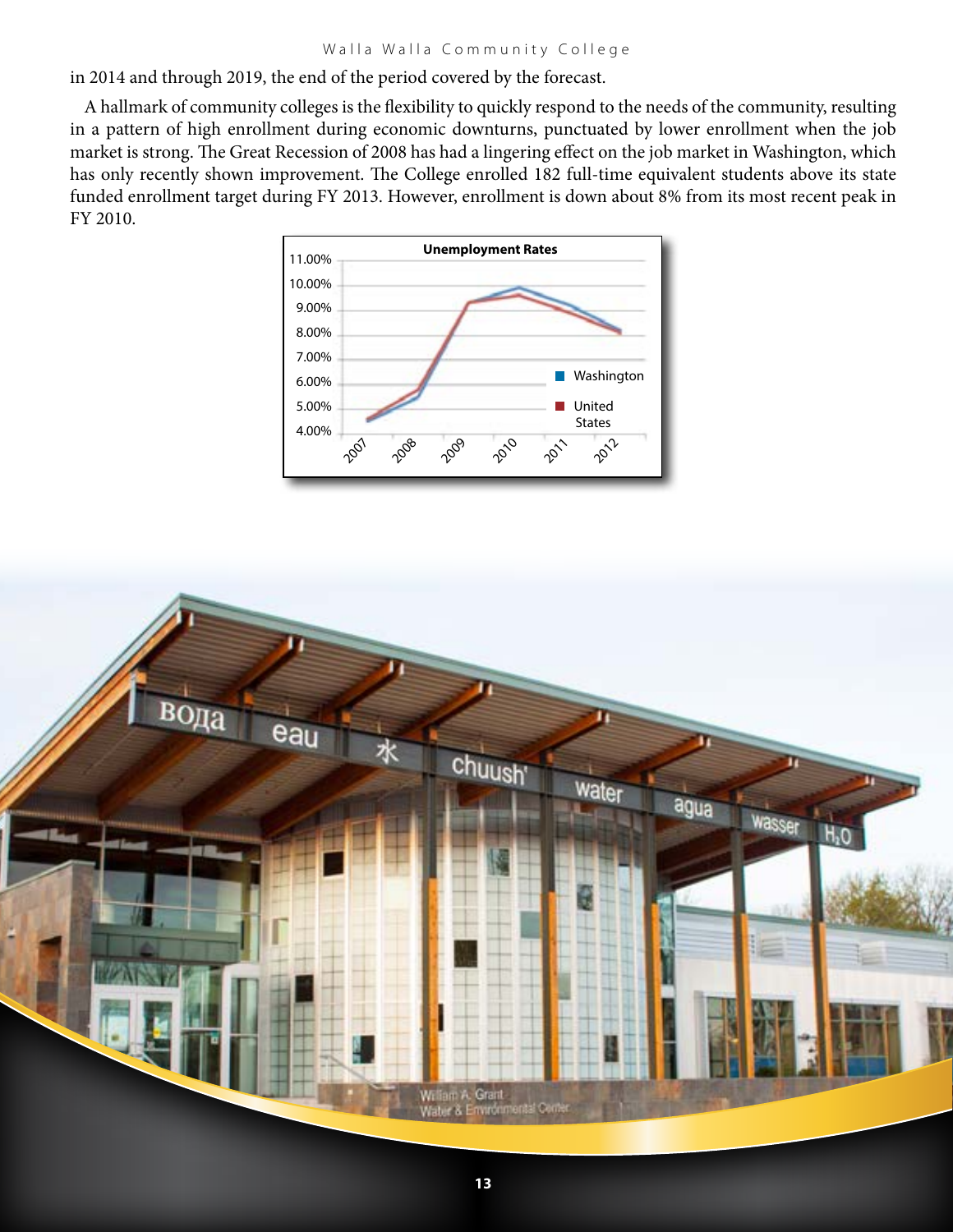### **Independent Auditor's Report on Financial Statements**



**Washington State Auditor Troy Kelley**

**INDEPENDENT AUDITOR'S REPORT**

November 5, 2014

Walla Walla Community College Walla Walla, Washington *REPORT ON FINANCIAL STATEMENTS* We have audited the accompanying financial statements of the business-type activities and the aggregate discrete-<br>We have audited the accompanying financial statements of the business-type activities and the aggregate disc We nave audited the accompanying mancial statements of the business-type activities and the aggregate discrete-<br>we nave audited the accompanying mancial walla Community College, Walla Walla County, Washington, as of and<br>th Iy presented component units of the walla walla Community College, walla walla County, wasnington, as of and<br>the year ended June 30, 2013, and the related notes to the financial statements, which collectively comprise<br>for  $t_{\text{tot}}$  and  $t_{\text{tot}}$  and  $t_{\text{tot}}$  is taken in the table of contents.<br>the College's basic financial statements as listed in the table of contents. or the year of basic financial statements<br>he College's basic financial statements<br>Management's Responsible for the preparation and fair pl<br>Management's responsible for the preparation is the Unit Responsibility for the Financial Statements<br>
Management's Responsibility for the Financial Statements<br>
Management's Responsibility for the Financial Statements<br>
Management's Responsibility for the preparation and fair pre wanagement is responsible for the preparation and rate presentation of these imancial statements in accordance<br>with accounting principles generally accepted in the United States of America; this includes the design, implewith accounting principles generally accepted in the United States of America, this includes the design, imple-<br>with accounting principles generally accepted in the United States of America, and fair presentation of financ menture and manufacture of internal control experience of the preparation and the ments that are free from material misstatement, whether due to fraud or error. *Auditor's Responsibility* magement is to express of internal control reference to trade of the did not audit the<br>the accounting principles general control reference of internal control reference to the as-<br>ents that are free from material misstatem Our responsibility is to express opinions on these imancial statements pased on our audit. We did not not not the as-<br>College Foundation, which represents 100 percent, of the as-<br>financial statements of the Walla Walla Com mancial statements of the walla walla Community College Foundation, which represents four percent, of the as-<br>mancial statements of the walla walla Community College Foundation, which this financial statements<br>sets, net po sets, net position, and revenues of the auggregate discretely presented component unit. Those miancial statements<br>sets, net position, and revenues of the auggregate discretely presented component unit. Those monitor insofa were auated by other auators whose report thereon has been furnished to us, and our opinion, insorat as it relates<br>to the amounts included for the Walla Walla Community College Foundation, is based solely on the report of other auditors. Solutions, and the United States of America, and the Valla Walla Community College Poulties.<br>
Solution, and revenues whose report thereon in the Community College Poulties.<br>
The anounts included for the Walla Walla Communi we conqueted our aught in accordance with aughting standards generally accepted in the United States of Ameri-<br>we conqueted our aught in accordance with aughting standards generally accepted in the United States of whether financial statements are free from material misstatement. Insurance Building, P.O. Box 40021 • Olympia, Washington 98504-0021 • (360) 902-0370 • TDD Relay (800) 833-6388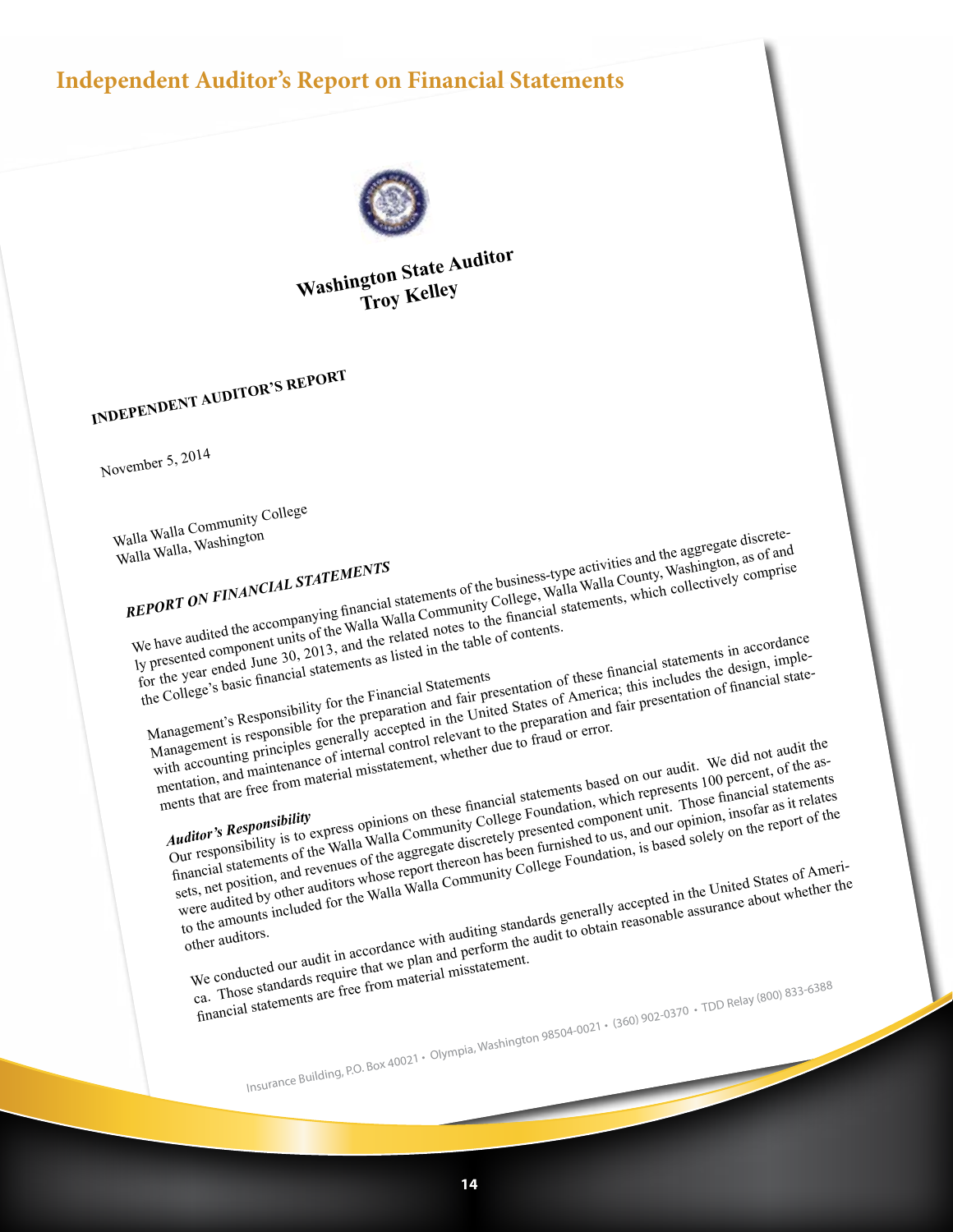An audit involves performing procedures to obtain audit evidence about the amounts and disclosures in the fi-<br>An audit involves performing procedures to obtain audit evidence about the amounts and disclosures in the fi-An audit involves performing procedures to obtain audit evidence about the amounts and disclosures in the fi-<br>An audit involves performing procedures selected depend on the auditor's judgment, including the assessment of t risks of material misstatement of the financial statements, whether due to fraud or error. In making those risk<br>risks of material misstatement of the financial statements, whether due to fraud or error. In making containin ISSN OF MARTING INTERNATION THIS IMPORTANT AT A THE RESERVE OF THE MARTING COLLEGE'S preparation and fair presentation of the auditor considers internal control relevant to the College's preparation and fair presentation o assessments, the auditor considers internal control relevant to the College's preparation and fair presentation of the circumstances, but not assessments, the auditor considers internal control of the College's internal co for the purpose of expressing and option on the effectiveness of the College's internal control. Accordingly, we<br>the purpose of expressing an opinion on the effectiveness of the College's internal control. Accordingly, we<br> for the purpose of eignificant accounting estimates of the express of accounting policies used and<br>express no such opinion. An audit also includes evaluating the appropriateness of accounting policies used and<br>express no s express no such opinion. An audit also includes evaluating the appropriateness of accounting policies used and<br>express no such opinion. An audit also includes evaluating the overall<br>the reasonableness of significant accoun express no contract the reasonableness of signments.<br>the reasonableness of the financial statements. Framedial statements of expressing an optimal also includes cytaric made by manners.<br>
The purpose of expression of the financial statements.<br>
The reasonableness of significant accounting estimates made by manners<br>
integra opinions. *Opinion* Sentation of the audit evidence we have obtained<br>
in the politics and the aggregate<br>
pinions.<br> **Opinion**<br> **Opinion**, based on our audit and the report of other auditors, the financial statements referred to above pres-<br>
pi In our opinion, based on our audit and the report of other auditors, the nancial statements referred to above pres-<br>and the aggregate of the spectral respective financial position of the business-type activities and the a ent tatrly, in all material respects, the respective infancial position of the business-type activities and the aggregate<br>ent tarity, in all material respects, the respective infancial Walla Community College, Washington, and the respective changes in financial position and, where applicable, cash flows thereof for the year then ended<br>and the respective changes in financial position and, where applicable, cash flows thereof for the year the and the respective changes in minimizial position and, where applicable, cash hows thereon to the in accordance with accounting principles generally accepted in the United States of America.<br>In accordance with accounting p *Matters of Emphasis* Fairly, in an mated component uncertainty accepted in the Changes in the secondance with accounting principles generally accepted in the College are intended to present the d the respective changes in financial position an As discussed in Note 1, the financial statements of walla walla Community College are intended to present the the changes in financial position and, where applicable, cash flows of only that portion and its discussed in N mancial position, the changes in mancial position and, where applicable, cash nows or only that portion of the<br>mancial position, the changes in mancial position that is attributable to the transactions of the College and i business-type activities of the State of Washington that is attributable to the transactions of the College and its<br>business-type activities of the State of Washington that is attributable to, and do not, present fairly th aggregate discretely presented component unit. They do not purport to, and do not, present fairly the mancial<br>aggregate discretely presented component unit. They do not purport to, and do not, present airly there applicabl position of the years then ended in conformity with accounting principles generally accepted in the United<br>its cash flows for the years then ended in conformity with accounting principles generally accepted in the United<br> States of America. Our opinion was not modified with respect to this matter.<br>States of America. Our opinion was not modified with respect to this matter.<br>Other Matters<br>Required Supplementary Information. *Other Matters Required Supplementary Information* Sition of the Surface of the years then the<br>cash flows for the years then the<br>cash flows for the years then the was not modified we<br>account accepted in the United States of America require that the managements. Such<br>**Princ** Other Matters<br>
Other Matters<br>
Required Supplementary Information<br>
Required Supplementary Information<br>
Required Supplementary Information<br>
Required Supplementary accepted in the United States of America require that the man cussion and analysis on pages 4 unough 13 be presented to supplement the basic financial statements. Such<br>cussion and analysis on pages 4 unough 13 be presented to supplement the basic financial statements<br>information, alt Information, although not a part of the basic financial statements, is required by the dovernmental Accounting<br>Information, although not a part of the basic financial reporting for placing the basic financial state-<br>Standa Mandards Board who considers it to be an essential part of imancial reporting for piacing the basic imancial state-<br>Standards board who considers it to be an essential part of imancial context. We have applied certain limi ments in an appropriate operational, economic or instortcal context. We have applied certain limited procedures<br>to the required supplementary information in accordance with auditing standards generally accepted in the Unit to the required supplementary information in accordance with auditing standards generally accepted in the United<br>to the required supplementary information in accordance with management's responses to our inquiries, the bos States of America, which consisted of inquiries of management about the methods of preparing the basic financial<br>States of America, which consisted of inquiries of management's responses to our inquiries, the basic financi and comparing the information for consistency with management's responses to our inquiries, the basic financial statements. We do not ex-<br>and comparing the information for consistency with management's responses to our inq statements, and other knowledge we obtained during our audit of the basic mancial statements. We do not provide us<br>statements, and other knowledge we obtained on the information because the limited procedures do not provid with sufficient evidence to express an opinion or provide any assurance. Sincerely, X. Kelly **TROY KELLEY**

STATE AUDITOR

**15 15**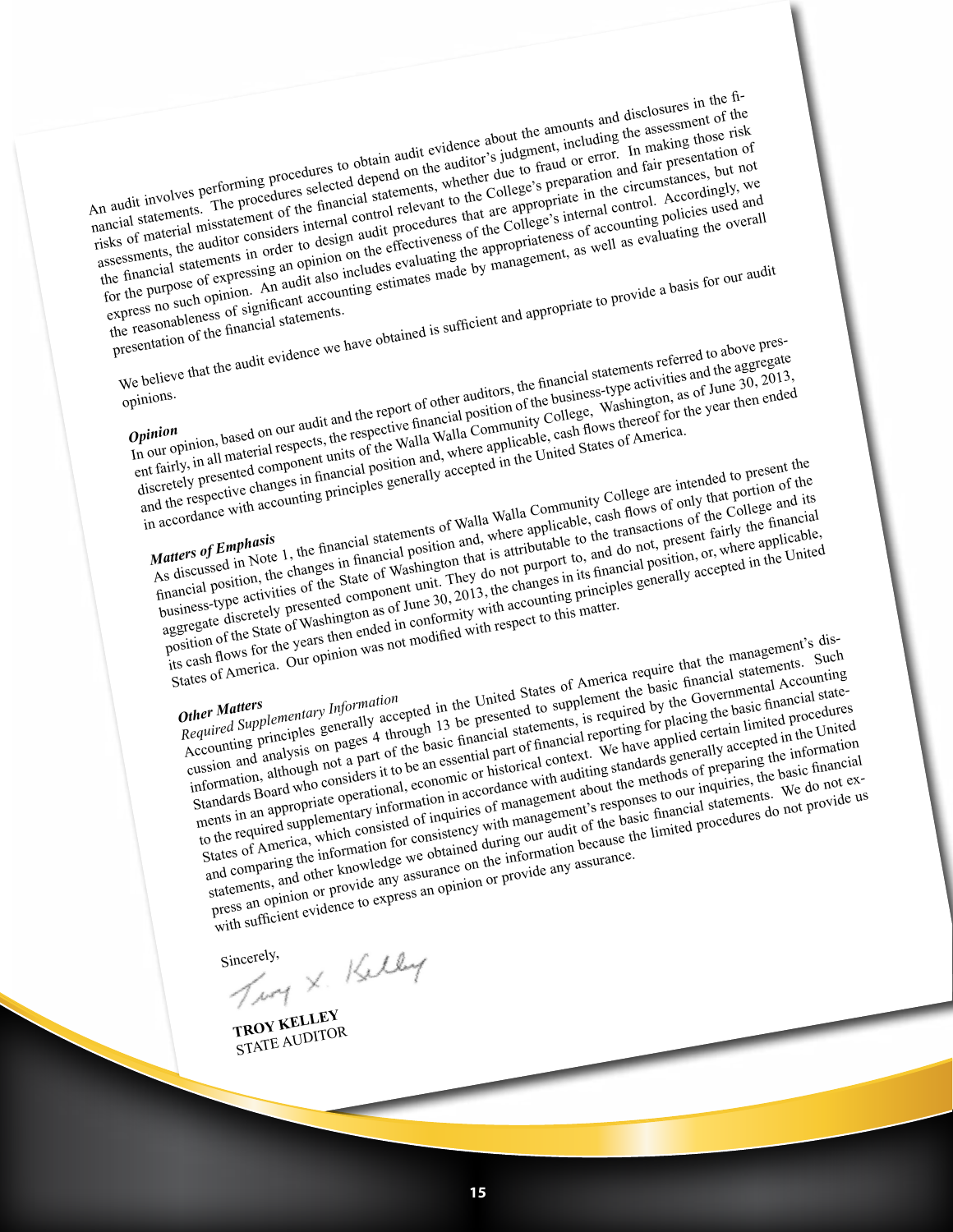### **College Statement of Net Position**

#### **Walla Walla Community College Statement of Net Position June 30, 2013**

| <b>Assets</b>                                          |                              |
|--------------------------------------------------------|------------------------------|
| <b>Current assets</b>                                  |                              |
| Cash and cash equivalents                              | \$8,326,821                  |
| Accounts receivable, net of allowances                 | 4,950,435                    |
| Student loans receivable, net of allowances            | 181,953                      |
| Inventories                                            | 1,003,899                    |
| Prepaid expenses                                       | 53,830                       |
| <b>Total current assets</b>                            | \$14,516,937                 |
|                                                        |                              |
| <b>Non-Current Assets</b>                              |                              |
| Student loans receivable, net of allowances            | \$885,983                    |
| Capital assets, net of depreciation                    | 53,487,451                   |
| <b>Total non-current assets</b><br><b>Total assets</b> | \$54,373,434<br>\$68,890,372 |
|                                                        |                              |
| <b>Liabilities</b>                                     |                              |
| <b>Current Liabilities</b>                             |                              |
| Accounts payable                                       | \$759,147                    |
| <b>Accrued liabilities</b>                             | 1,485,605                    |
| Unearned revenue                                       | 1,595,070                    |
| Leases and Certificates of Participation payable       | 130,000                      |
| <b>Total current liabilities</b>                       | \$3,969,822                  |
| <b>Non-Current Liabilities</b>                         |                              |
| Compensated absences                                   | \$2,119,080                  |
| Long-term liabilities                                  | 2,110,000                    |
| <b>Total non-current liabilities</b>                   | \$4,229,080                  |
|                                                        |                              |
| <b>Total liabilities</b>                               | \$8,198,903                  |
| <b>Net Position</b>                                    |                              |
| Net investment in capital assets                       | \$51,247,451                 |
| Restricted for:                                        |                              |
| <b>Student loans</b>                                   | \$1,335,546                  |
| Unrestricted                                           | 8,108,472                    |
| <b>Total net position</b>                              | \$60,691,469                 |
|                                                        |                              |
| <b>Total liabilities and net position</b>              | \$68,890,372                 |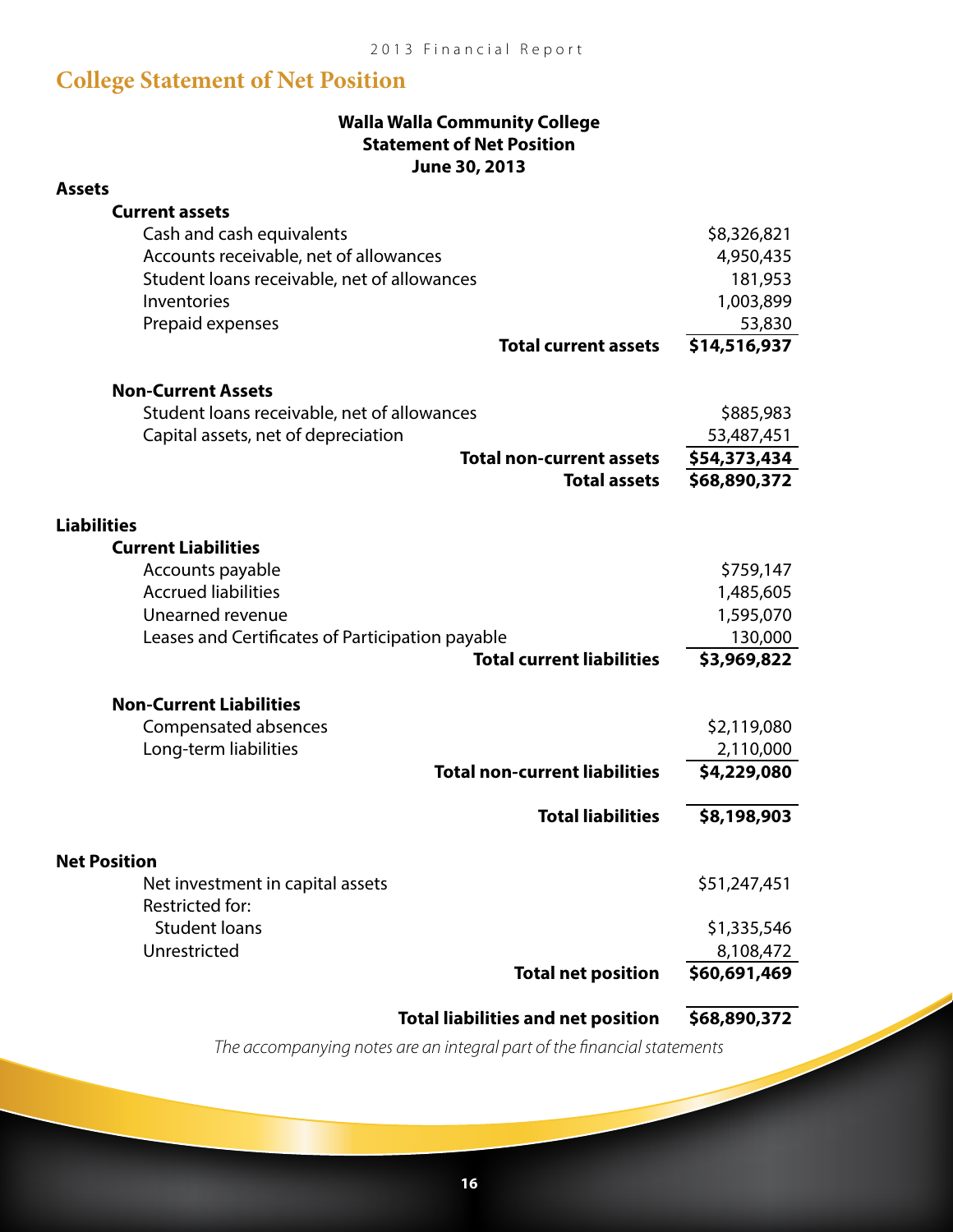### **College Statement of Revenues, Expenses and Changes in Net Position**

#### **Walla Walla Community College Statement of Revenues, Expenses and Changes in Net Position For the Year Ended June 30, 2013**

| <b>Operating Revenues</b>                                          |                                                  |
|--------------------------------------------------------------------|--------------------------------------------------|
| Student tuition and fees, net of discounts                         | \$9,664,335                                      |
| Auxiliary enterprise sales                                         | 2,362,412                                        |
| State and local grants and contracts                               | 14,094,274                                       |
| Federal grants and contracts                                       | 1,138,992                                        |
| Other operating revenues                                           | 1,946,057                                        |
| Interest on loans to students                                      | 20,738                                           |
| <b>Total operating revenue</b>                                     | \$29,226,809                                     |
| <b>Operating Expenses</b>                                          |                                                  |
| Operating expenses                                                 | \$4,296,797                                      |
| Salaries and wages                                                 | 21,965,498                                       |
| <b>Benefits</b>                                                    | 6,913,311                                        |
| Scholarships and fellowships, net of discounts                     | 8,404,125                                        |
| Supplies and materials                                             | 3,781,453                                        |
| Depreciation                                                       | 1,930,289                                        |
| <b>Purchased services</b>                                          | 1,836,489                                        |
| <b>Utilities</b>                                                   | 755,955                                          |
| <b>Total operating expenses</b>                                    | \$49,883,917                                     |
| <b>Operating income (loss)</b>                                     | \$(20,657,109)                                   |
| <b>Non-Operating Revenues</b>                                      |                                                  |
| State appropriations                                               | \$13,909,229                                     |
| Federal Pell grant revenue                                         | 7,737,584                                        |
| Investment income, gains and losses                                | 25,124                                           |
| <b>Net non-operating revenues</b>                                  | \$21,671,937                                     |
| <b>Non-Operating Expenses</b>                                      |                                                  |
| Interest on indebtedness                                           | \$102,605                                        |
| <b>Net non-operating expenses</b>                                  | \$102,605                                        |
| Income or (loss) before other revenues, expenses, gains, or losses | \$912,223                                        |
| <b>Capital Revenues</b>                                            |                                                  |
| Capital appropriations                                             | \$1,960,367                                      |
| Increase (decrease) in net position                                | \$2,872,590                                      |
|                                                                    |                                                  |
| <b>Net Position</b>                                                |                                                  |
| Net position, beginning of year                                    | \$57,818,879                                     |
| Net position, end of year                                          | \$60,691,469<br>aral part of the financial state |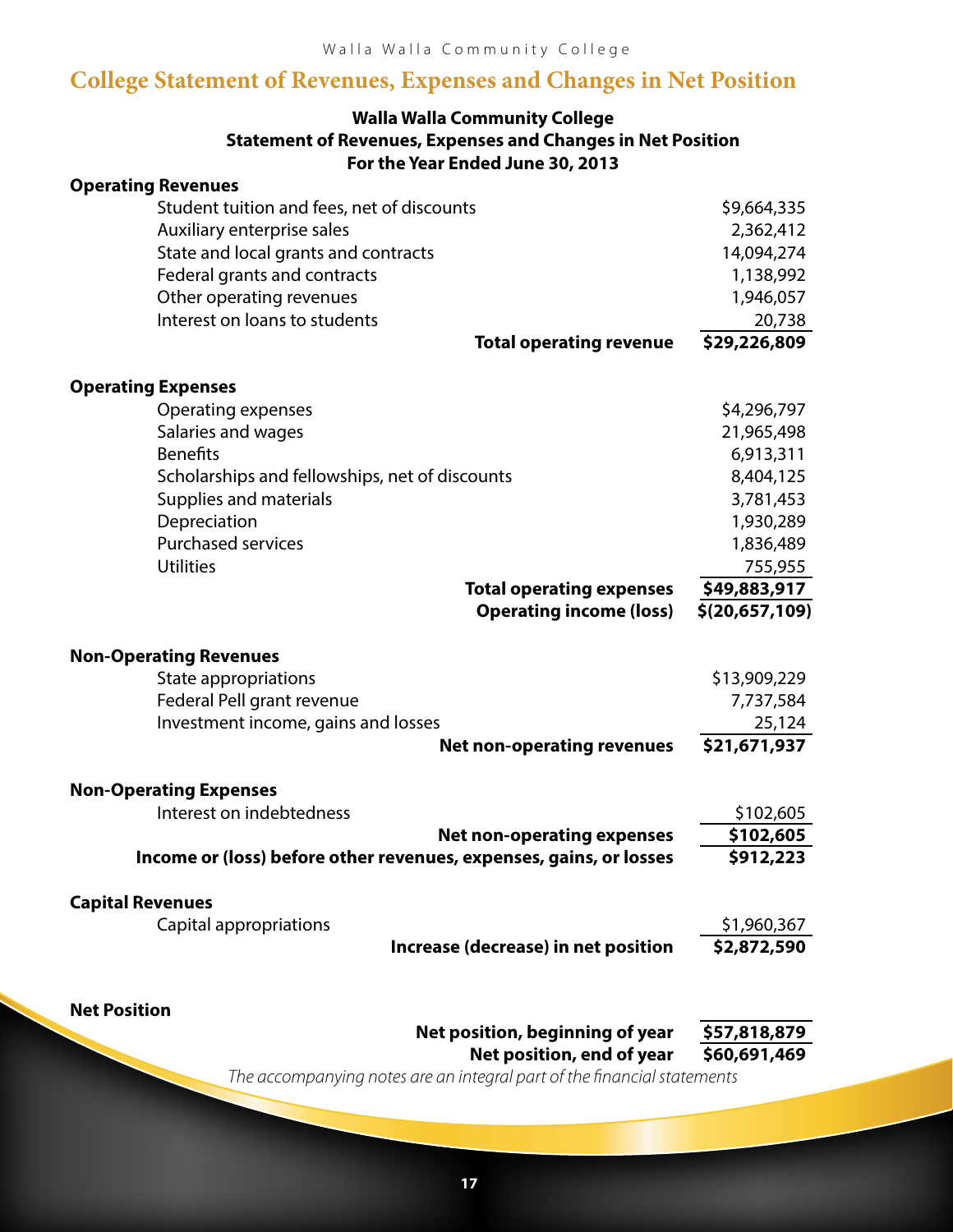## **College Statement of Cash Flows**

| <b>Walla Walla Community College</b> |
|--------------------------------------|
| <b>Statement of Cash Flows</b>       |
| For the Year Ended June 30, 2013     |

| <b>Cash flow from operating activities</b>                     |                |
|----------------------------------------------------------------|----------------|
| Student tuition and fees, net of discounts                     | \$9,743,273    |
| <b>Grants and contracts</b>                                    | 15,818,931     |
| Payments to vendors                                            | (9,778,928)    |
| Payments for utilities                                         | (748, 804)     |
| Payments to employees                                          | (21, 853, 798) |
| Payments for benefits                                          | (6,913,197)    |
| Auxiliary enterprise sales, net of COGS                        | 2,339,926      |
| Payments for scholarships and fellowships, net of discounts    | (8,404,125)    |
| Loans issued to students and employees                         | (182, 333)     |
| Collection of loans to students and employees                  | 130,284        |
| Other receipts                                                 | 2,012,161      |
| Net cash used by operating activities                          | \$(17,836,611) |
| <b>Cash flow from noncapital financing activities</b>          |                |
| <b>State appropriations</b>                                    | \$13,176,091   |
| Pell grants                                                    | 7,737,584      |
| Net cash provided by noncapital financing activities           | \$20,913,675   |
| <b>Cash flow from capital and related financing activities</b> |                |
| Capital appropriations                                         | \$811,813      |
| Purchases of capital assets                                    | (3,093,393)    |
| Certificate of Participation proceeds                          | 2,843          |
| Principal paid on capital debt                                 | (145,000)      |
| Interest paid                                                  | (102, 605)     |
| Net cash used by capital and related financing activities      | \$(2,526,342)  |
| <b>Cash flow from investing activities</b>                     |                |
| Income from investments                                        | \$25,124       |
| Net cash provided by investing activities                      | \$25,124       |
| Increase in cash and cash equivalents                          | \$575,847      |
| Cash and cash equivalents at the beginning of the year         | \$7,750,974    |
| Cash and cash equivalents at the end of the year               | \$8,326,821    |
|                                                                |                |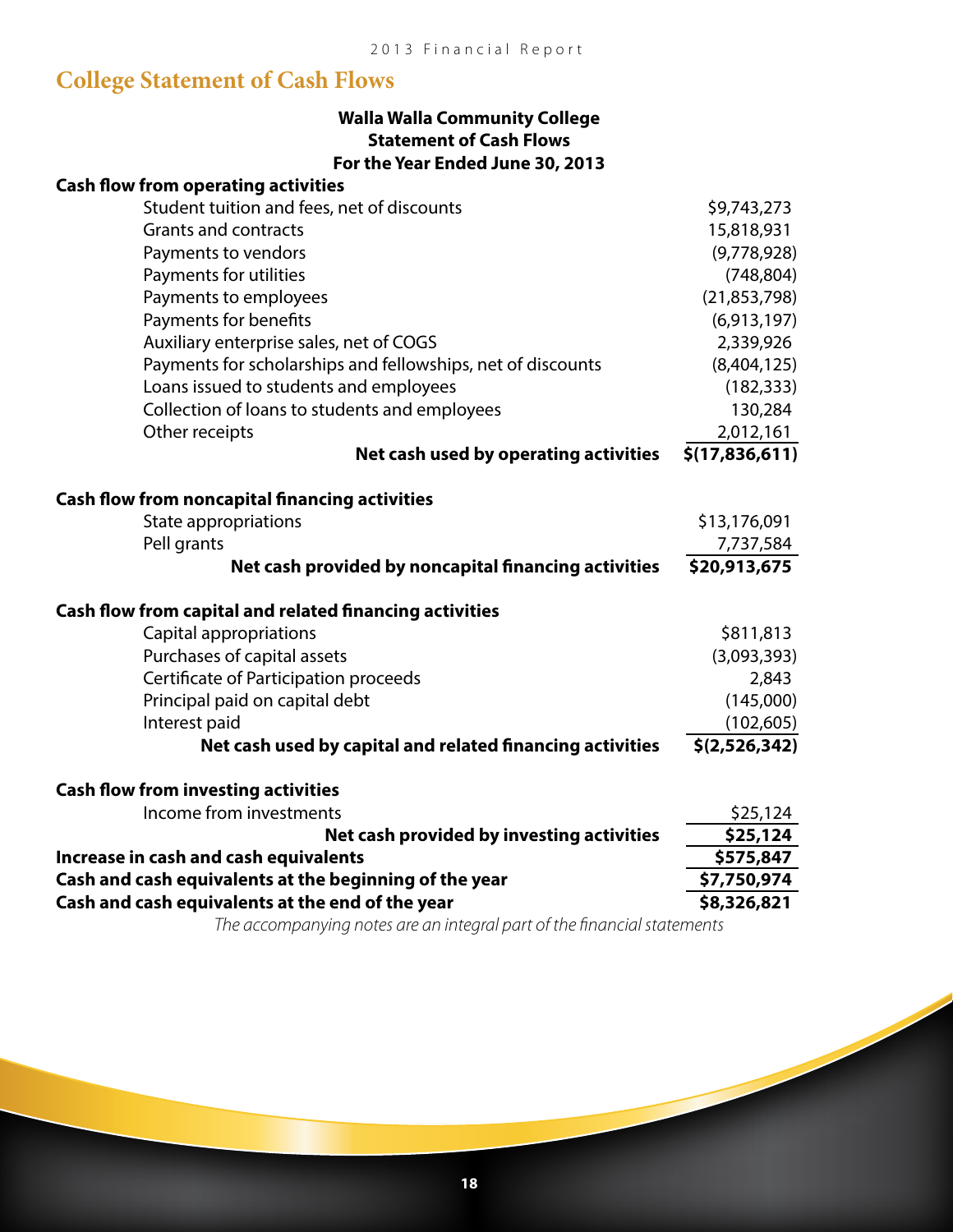#### *Cash flow Statement Continued*

#### **Reconciliation of operating loss to net cash used by operating activities**

| <b>Operating loss</b>                                                      | \$(20,657,109) |
|----------------------------------------------------------------------------|----------------|
| Adjustments to reconcile net loss to net cash used by operating activities |                |
| Depreciation expense                                                       | \$1,930,289    |
| <b>Changes in assets and liabilities</b>                                   |                |
| Receivables, net of allowances                                             | \$229,205      |
| <b>Inventories</b>                                                         | \$ (88, 564)   |
| Other assets                                                               | \$70,366       |
| Accounts payable                                                           | \$193,640      |
| <b>Accrued liabilities</b>                                                 | \$146,778      |
| Deferred revenue                                                           | \$408,648      |
| Compensated absences                                                       | \$2,923        |
| Loans to students                                                          | \$(72, 787)    |
| Net cash used by operating activities                                      | \$(17,836,611) |

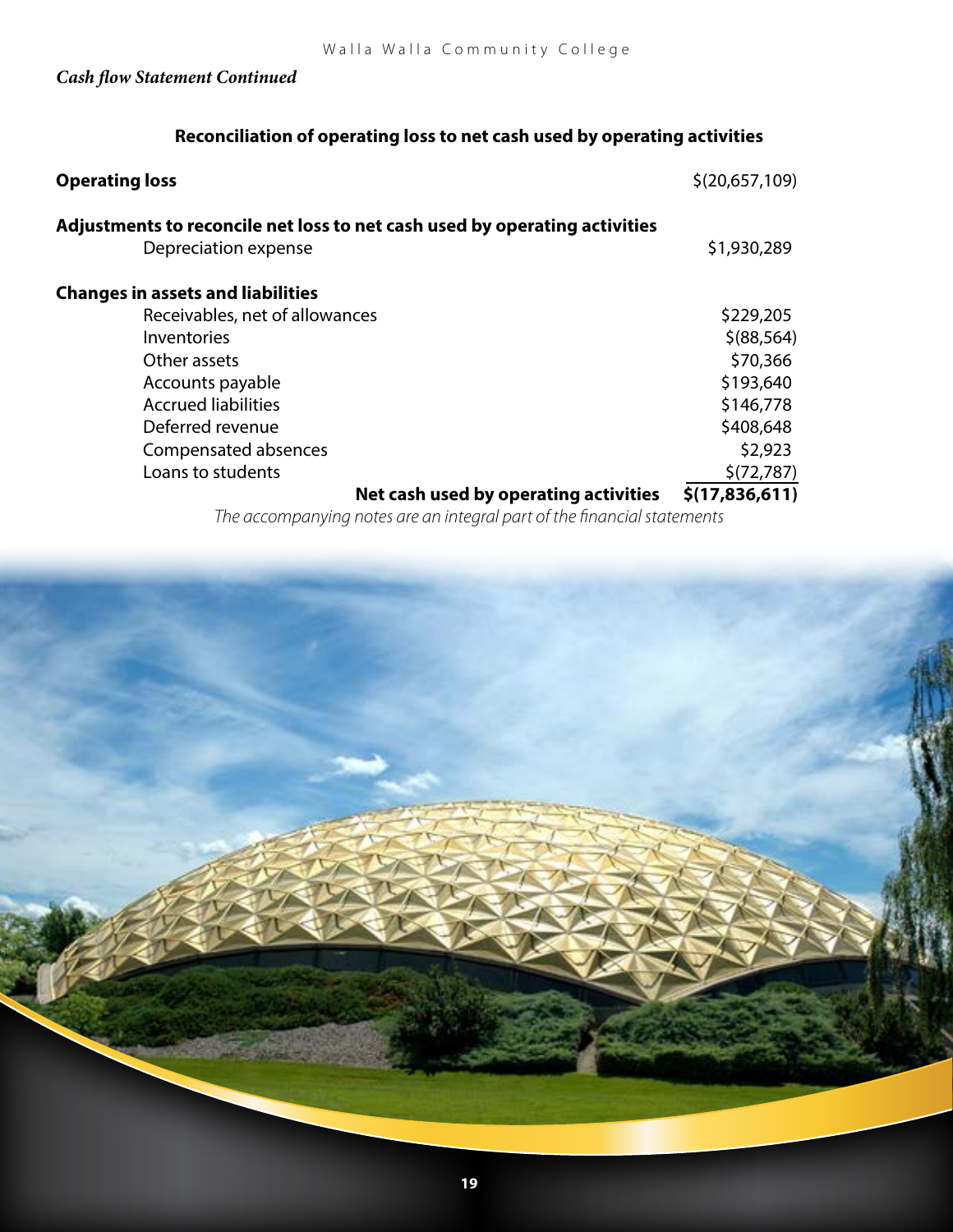### **Foundation Statement of Financial Position**

#### **Walla Walla Commuity College Foundation And Subsidiary Consolidated Statement Of Financial Position December 31, 2012**

#### **Assets**

| <b>Current Assets</b>                    |                                   |             |
|------------------------------------------|-----------------------------------|-------------|
| <b>Cash and Cash Equivalents</b>         |                                   | \$293,184   |
| <b>Marketable Securities</b>             |                                   | 5,418,219   |
| <b>Prepaid Tuition</b>                   |                                   | 600,550     |
| Inventory                                |                                   | 45,737      |
| <b>Assets Held For Resale</b>            |                                   | 76,198      |
| <b>Prepaid Expenses And Other Assets</b> |                                   | 19,157      |
|                                          | <b>Total Current Assets</b>       | \$6,453,045 |
|                                          |                                   |             |
| <b>Property and Equipment, Net</b>       |                                   | 1,757,838   |
|                                          | <b>Total Assets</b>               | \$8,210,883 |
|                                          |                                   |             |
|                                          | <b>LIABILITIES AND NET ASSETS</b> |             |
| <b>Current Liabilities</b>               |                                   |             |
| <b>Accounts Payable</b>                  |                                   | \$5,623     |
| <b>Accrued Expenses</b>                  |                                   | 2,187       |
|                                          | <b>Total Liabilities</b>          | \$7,810     |
| <b>Net Assets</b>                        |                                   |             |
| مغموم فملط الممغمنية ومعمرا              |                                   | CO AOE OTO  |

|                                          | <b>Total Net Asssets</b> | \$8,203,073 |
|------------------------------------------|--------------------------|-------------|
| <b>Temporarily Restricted Net Assets</b> |                          | 5,717,794   |
| <b>Unrestricted Net Assets</b>           |                          | \$2,485,279 |

**Total Liabilities And Net Assets \$8,210,883**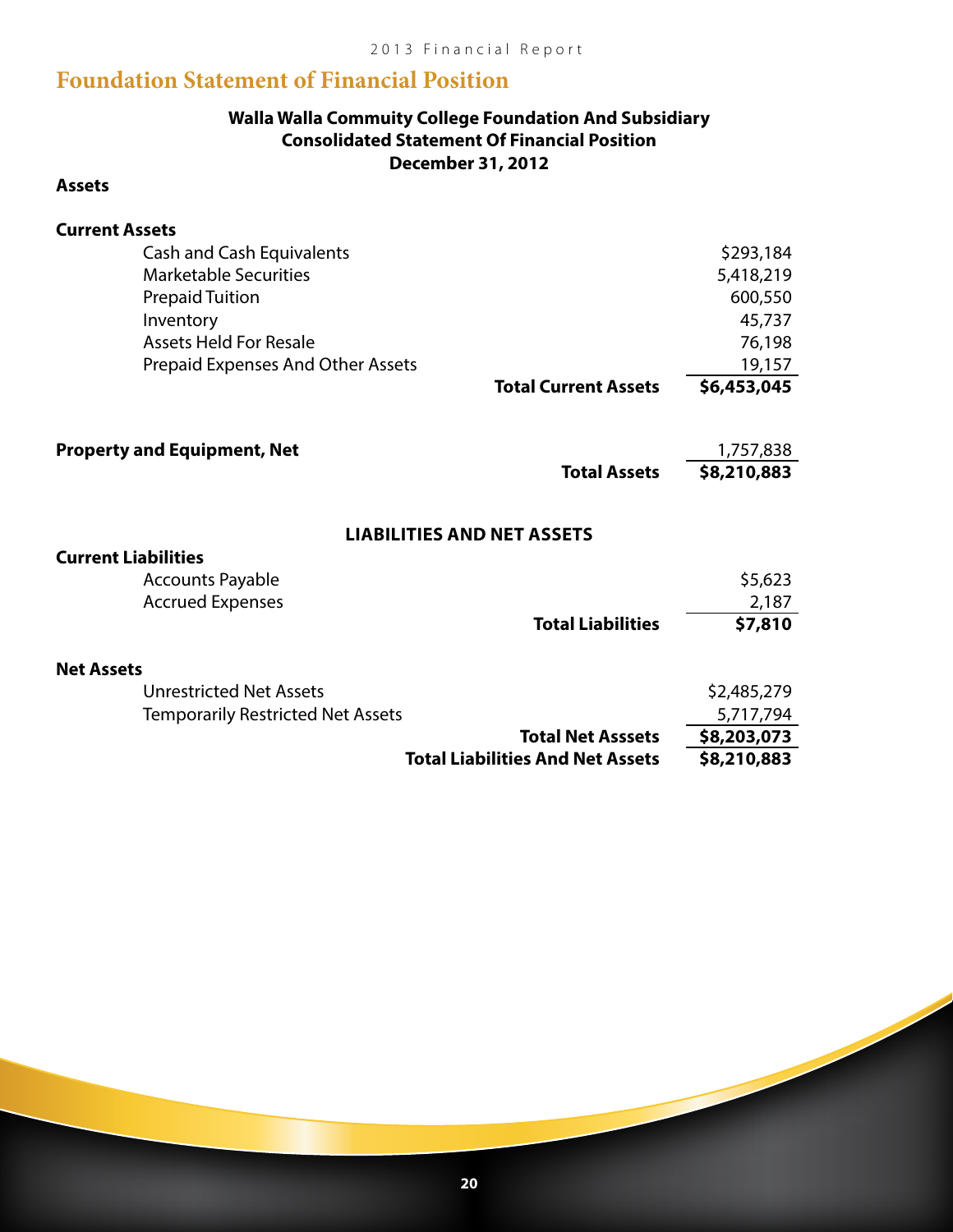### **Foundation Statement of Activities and Changes in Net Assets**

#### **WALLA WALLA COMMUNITY COLLEGE FOUNDATION AND SUBSIDIARY CONSOLIDATED STATEMENT OF ACTIVITIES AND CHANGES IN NET ASSETS YEAR ENDED DECEMBER 31, 2012**

|                        |                                                             | <b>Temporarily</b>  |                   |               |
|------------------------|-------------------------------------------------------------|---------------------|-------------------|---------------|
|                        |                                                             | <b>Unrestricted</b> | <b>Restricted</b> | <b>Totals</b> |
| <b>Revenue</b>         |                                                             |                     |                   |               |
|                        | <b>Contributions And Grants</b>                             | \$                  | \$477,752         | \$477,752     |
|                        | Unrealized Gain On Investments                              | 8,445               | 327,757           | 336,202       |
|                        | Lease Income                                                | 176,381             |                   | 176,381       |
|                        | <b>Interest And Dividends</b>                               | 7,446               | 115,940           | 123,386       |
|                        | Market Value Change In Prepaid Tuition                      |                     | 79,465            | 79,465        |
|                        | <b>Entwine Auction</b>                                      | 71,845              |                   | 71,845        |
|                        | <b>Donated Service And Materials</b>                        | 36,848              |                   | 36,848        |
|                        | <b>Warrior Club</b>                                         | 21,641              |                   | 21,641        |
|                        | <b>Realized Gain On Investments</b>                         |                     | 20,477            | 20,477        |
|                        | Gain On Sale Of Asset                                       | 11,606              |                   | 11,606        |
|                        | Other Income                                                | 6,460               |                   | 6,460         |
|                        | Program Revenue                                             | 1,150               |                   | 1,150         |
| <b>Wine Operations</b> |                                                             |                     |                   |               |
|                        | <b>Retail Sales</b>                                         | 98,386              |                   | \$98,386      |
|                        | Less: Cost Of Goods Sold                                    | (27, 546)           |                   | (27, 546)     |
|                        | <b>Gross Profit</b>                                         | 70,840              |                   | 70,840        |
|                        | <b>Net Assets Released From Restrictions</b>                | 654,897             | (654, 897)        |               |
|                        | <b>Total Public Support, Revenue, and Reclassifications</b> | \$1,067,559         | \$366,494         | \$1,434,053   |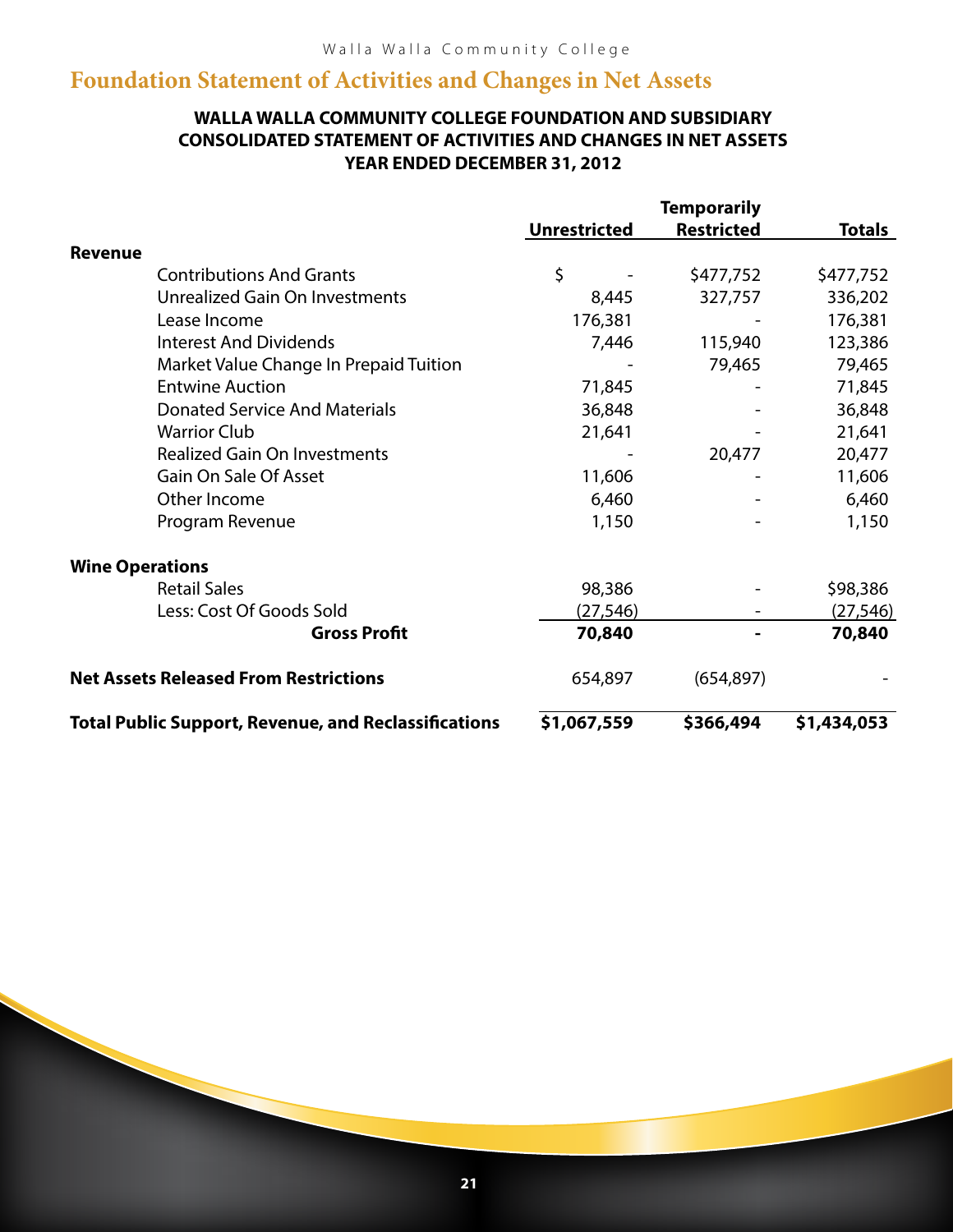### **Foundation Statement of Activities and Changes in Net Position**

#### **Walla Walla Community College Foundation And Subsidiary Consolidated Statement Of Activities And Changes In Net Assets (Continued) Year Ended December 31, 2012**

|                                       |                     | <b>Temporarily</b>       |               |
|---------------------------------------|---------------------|--------------------------|---------------|
| <b>Expenses</b>                       | <b>Unrestricted</b> | <b>Restricted</b>        | <b>Totals</b> |
| <b>Scholarships and Awards:</b>       |                     |                          |               |
| <b>Scholarships And Awards</b>        | \$421,506           | \$                       | \$421,506     |
| <b>Grant Expenditures</b>             | 101,243             |                          | 101,243       |
| Program Expenses                      | 98,197              |                          | 98,197        |
| <b>Administration:</b>                |                     |                          |               |
| <b>Selling Expense</b>                | 3,173               | $\overline{\phantom{a}}$ | 3,173         |
| Advertising                           | 16,451              |                          | 16,451        |
| <b>Bank Fees</b>                      | 4,325               |                          | 4,325         |
| <b>Administrative Fee</b>             | 24,000              |                          | 24,000        |
| <b>Professional Services</b>          | 113,123             |                          | 113,123       |
| <b>Investment Expense</b>             | 23,747              |                          | 23,747        |
| Depreciation                          | 77,895              |                          | 77,895        |
| Insurance                             | 18,789              |                          | 18,789        |
| <b>Supplies</b>                       | 17,130              |                          | 17,130        |
| <b>Taxes And Licenses</b>             | 6,077               |                          | 6,077         |
| <b>Travel</b>                         | 9,318               |                          | 9,318         |
| <b>Dues And Subscriptions</b>         | 1,900               |                          | 1,900         |
| <b>Repair And Maintenance</b>         | 5,418               |                          | 5,418         |
| <b>Donated Service And Materials</b>  | 36,848              |                          | 36,848        |
| Miscellaneous                         | 44,134              |                          | 44,134        |
| <b>Fundraising Event Expenses:</b>    |                     |                          |               |
| Entwine                               | 71,640              |                          | 71,640        |
| <b>Warrior Club</b>                   | 21,606              |                          | 21,606        |
| <b>Total Expenses</b>                 | \$1,116,520         |                          | \$1,116,520   |
| <b>Change In Net Assets</b>           | \$ (48, 961)        | \$366,494                | \$317,533     |
| <b>Net Assets - Beginning Of Year</b> | 2,534,240           | 5,351,300                | 7,885,540     |
| <b>Net Assets - End Of Year</b>       | \$2,485,279         | \$5,717,794              | \$8,203,073   |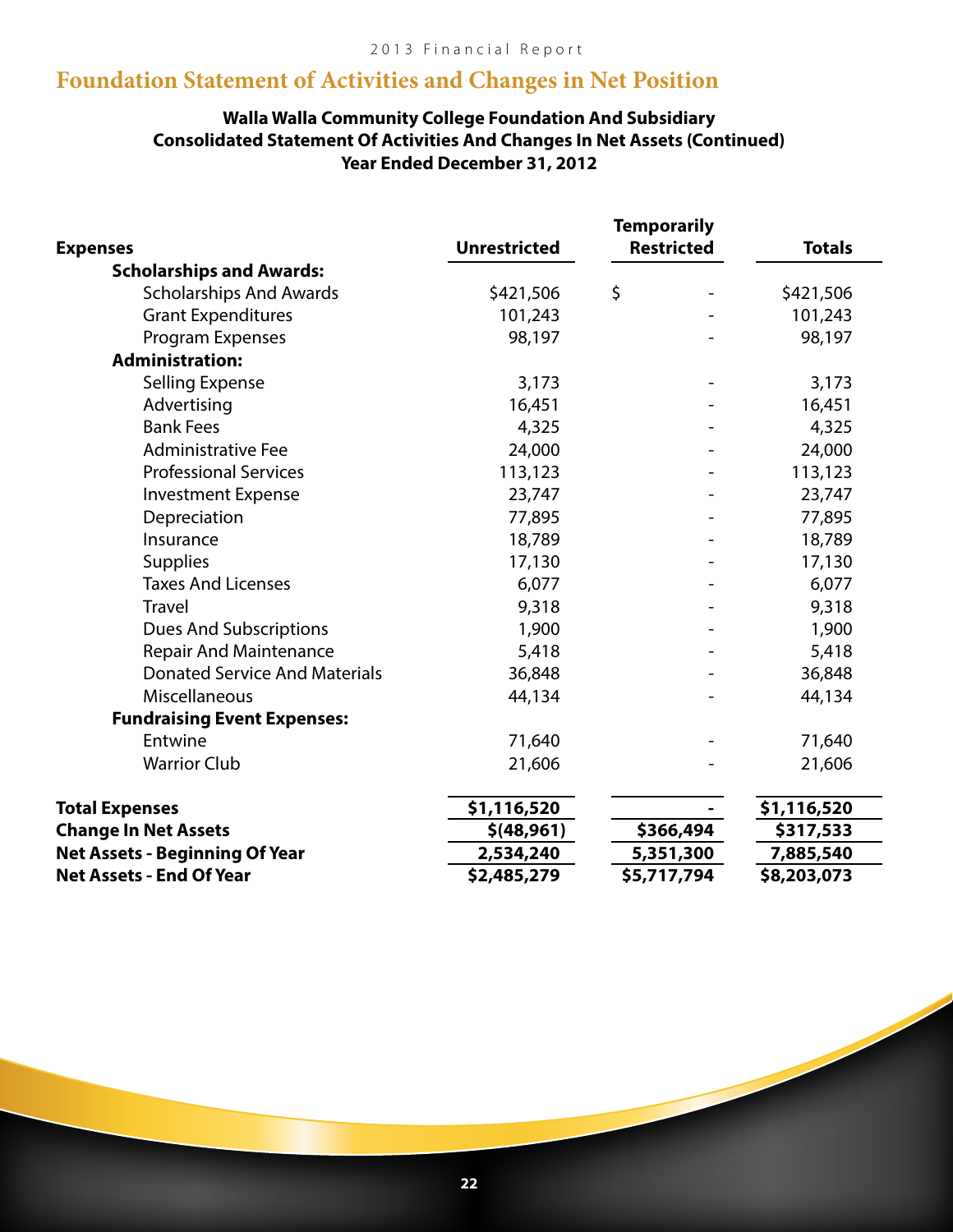#### **Notes to the Financial Statements** *June 30, 2013*

*These notes form an integral part of the financial statements.*

### **1. Summary of Significant Accounting Policies**

#### *Financial Reporting Entity*

Walla Walla Community College (the College) is a comprehensive community college offering opendoor academic programs, workforce education, basic skills, and community services. The College confers associates degrees, certificates and high school diplomas. It is governed by a five-member Board of Trustees appointed by the Governor and confirmed by the state Senate.

The College is an agency of the State of Washington. The financial activity of the College is included in the State's Comprehensive Annual Financial Report.

The Walla Walla Community College Foundation (the Foundation) is a separate but affiliated nonprofit entity, incorporated under Washington law in 1982 and recognized as a tax exempt  $501(c)(3)$ charity. The Foundation's charitable purpose is to support the educational and cultural programs of the College through an annual fund drive and other fund raising events. Because the majority of the Foundation's income and resources is restricted by donors and may only be used for the benefit of the College or its students, the Foundation is considered a discrete component unit based on the criteria contained in Governmental Accounting Standards Board (GASB) Statement Nos. 61, 39 and 14. A discrete component unit is an entity which is legally separate from the College, but has the potential to provide significant financial benefits to the College or whose relationship with the College is such that excluding it would cause the College's financial statements to be misleading or incomplete.

The Foundation's financial statements are discretely presented in this report. Intraentity transactions and balances between the College and

the Foundation are not eliminated for financial statement presentation. During the fiscal year ended June 30, 2013, the Foundation distributed approximately \$677,506 to the College for restricted and unrestricted purposes, which includes both student scholarships and program support. A copy of the Foundation's complete financial statements may be obtained from the Vice-President of Financial Services, Walla Walla Community College, 500 Tausick Way, Walla Walla, WA 99362 or by calling (509)527-4201.

#### *Basis of Presentation*

The College follows all GASB pronouncements. The financial statements have been prepared in accordance with GASB Statement No. 34, *Basic Financial Statements and Management Discussion and Analysis for State and Local Governments* as amended by GASB Statement No. 35, *Basic Financial Statements and Management Discussion and Analysis for Public Colleges and Universities.* For financial reporting purposes, the College is considered a special-purpose government engaged only in Business Type Activities (BTA). In accordance with BTA reporting, the College presents a Management's Discussion and Analysis; a Statement of Net Position; a Statement of Revenues, Expenses and Changes in Net Position; a Statement of Cash Flows; and Notes to the Financial Statements. The format provides a comprehensive, entity-wide perspective of the College's assets, liabilities, net position, revenues, expenses, changes in net position and cash flows.

#### *New Accounting Pronouncements*

Beginning in fiscal year 2012-13, the College adopted the provisions of GASB Statement No. 60, *Accounting and Financial Reporting for Service Concession Arrangements* (GASB 60), which improves financial reporting by addressing issues related to service concession arrangements, which are a type of public-private or publicpublic partnership. The College has no significant arrangements allowing external parties to operate college capital assets.

Beginning in fiscal year 2012-13, the College adopted the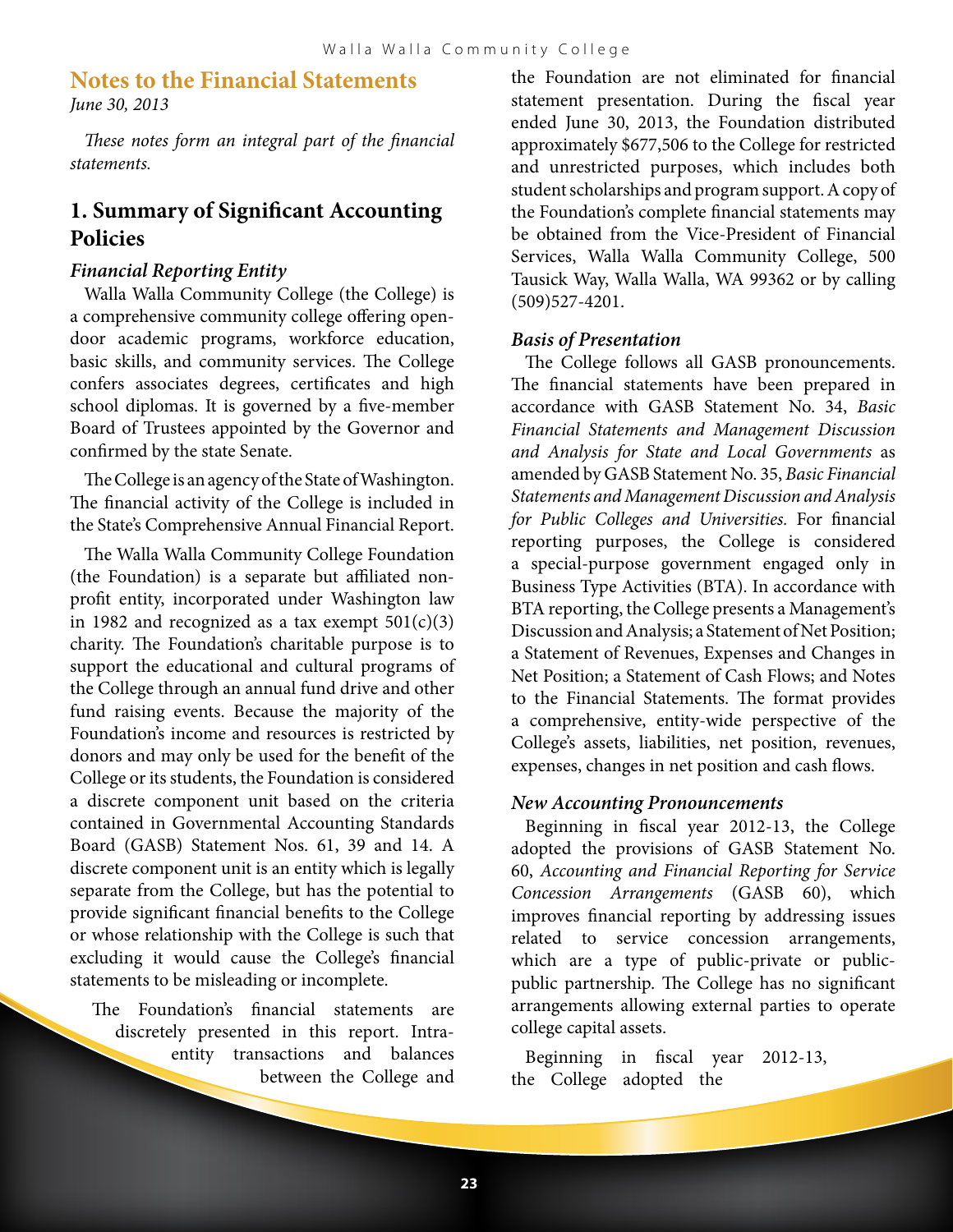provisions of GASB Statement No. 62, *Codification of Accounting and Financial Reporting Guidance Contained in Pre-November 30, 1989 FASB and AICPA Pronouncements* (GASB 62) and amendments contained in GASB Statement No. 66 *Technical Corrections – 2012*, which incorporates into GASB's authoritative literature certain accounting and financial reporting guidance included in the pronouncements of the FASB and American Institute of Certified Public Accountants (AICPA). This statement also supersedes GASB Statement No. 20, *Accounting and Financial Reporting for Proprietary Funds and Other Governmental Entities That Use Proprietary Fund Accounting*.

Beginning in fiscal year 2012-13, the College adopted the provisions of GASB Statement No. 63, *Financial Reporting of Deferred Outflows of Resources, Deferred Inflows of Resources, and Net Position* (GASB 63), which provides financial reporting guidance for deferred outflows of resources and deferred inflows of resources. This statement amends the net asset reporting requirement in GASB Statement No. 34, *Basic Financial Statementsand Management's Discussion and Analysis-for State and Local Governments*, and other pronouncements by incorporating deferred outflows of resources and deferred inflows of resources into the definitions of the required components of the residual measure and by renaming that measure as net position, rather than net assets. The College did not identify any transactions requiring treatment as a deferred inflow or outflow.

In March 2012, the GASB issued Statement No. 65, *Items Previously Reported as Assets and Liabilities* (GASB 65), which establishes accounting and financial reporting standards that reclassify, as deferred outflows of resources or deferred inflows of resources, certain items that were previously reported as assets and liabilities and recognizes, as outflows of resources or inflows of resources, certain items that were previously reported as assets and liabilities. GASB 65 is effective for financial statements for periods beginning after December 15, 2012. The impact of this pronouncement is uncertain at this time.

In June 2012, the GASB issued Statement No. 68, *Accounting and Financial Reporting for Pensions*  (GASB 68), which improves accounting and financial reporting by state and local governments for pensions. This statement also supersedes GASB Statement No. 27, *Accounting for Pensions by State and Local Governmental Employers*, as well as GASB Statement No. 50, *Pension Disclosures*. GASB 68 is effective for fiscal years beginning after December 15, 2014. The impact of this pronouncement is uncertain at this time.

In April 2013, the GASB issued Statement No. 70, *Accounting and Financial Reporting for Nonexchange Financial Guarantees,* which improves recognition, measurement and disclosure guidance for state and local governments that have extended or received financial guarantees that are nonexchange transactions. The impact of this pronouncement is uncertain at this time.

#### *Basis of Accounting*

The financial statements of the College have been prepared using the economic resources measurement focus and the accrual basis of accounting. Under the accrual basis, revenues are recognized when earned and expenses are recorded when an obligation has been incurred, regardless of the timing of the cash flows.

Non-exchange transactions, in which the College receives (or gives) value without directly giving (or receiving) equal value in exchange includes state and federal appropriations, and certain grants and donations. Revenues are recognized, net of estimated uncollectible amounts, as soon as all eligibility requirements imposed by the provider have been met, if probable of collection.

The preparation of financial statements in conformity with accounting principles generally accepted in the United States of America requires management to make estimates and assumptions that affect the reported amounts of assets and liabilities and disclosure of contingent assets and liabilities at the date of the financial statements and the reported amounts of revenue and expenses during the reporting period. Actual results could differ from those estimates.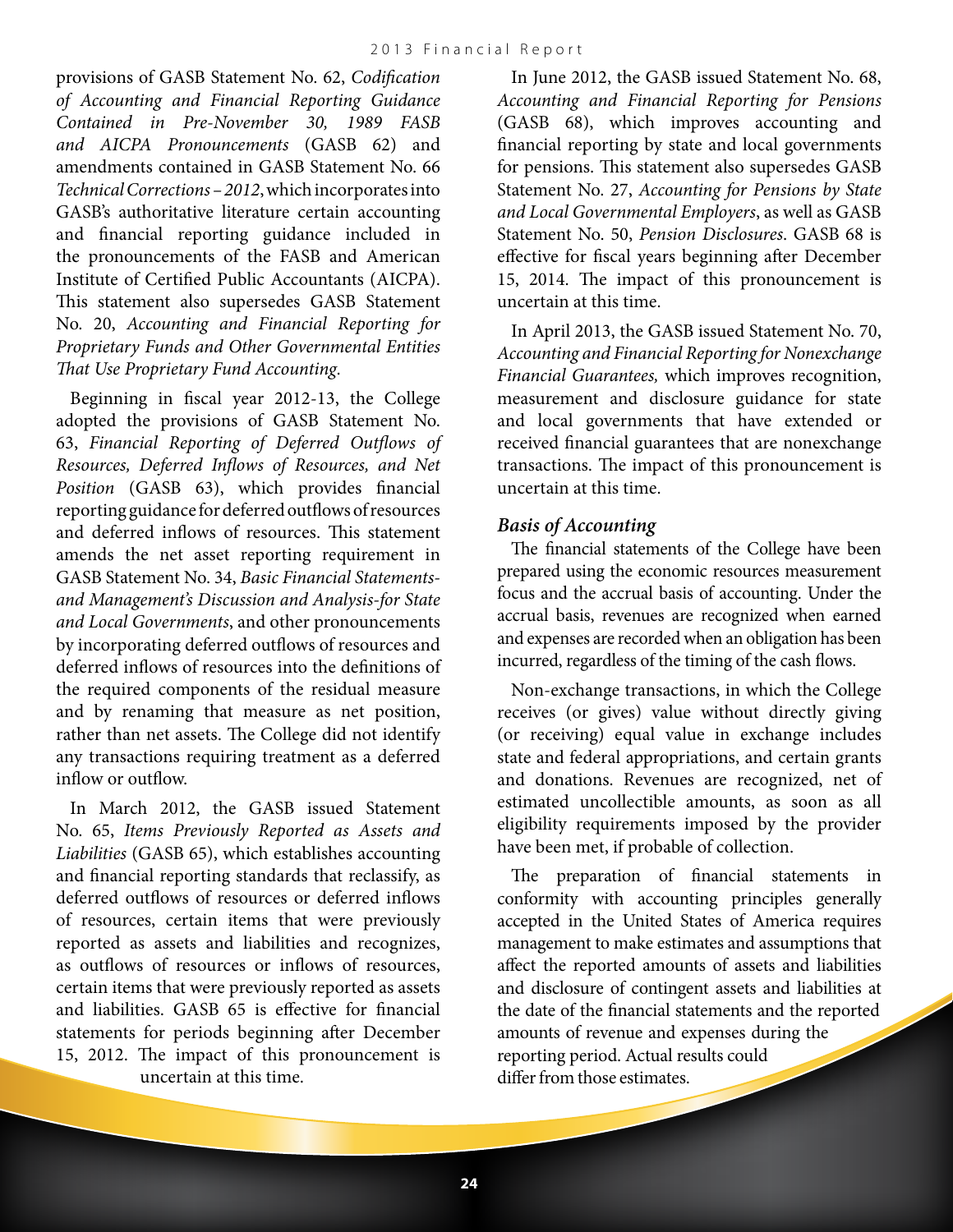During the course of operations, numerous transactions occur between funds for goods provided and services rendered. For the financial statements, inter-fund receivables and payables have generally been eliminated. However, revenues and expenses from the College's auxiliary enterprises are treated as though the College were dealing with private vendors. For all other funds, transactions that are reimbursements of expenses are recorded as reductions of expense.

#### *Cash, Cash Equivalents and Investments*

Cash and cash equivalents include cash on hand and bank demand deposits. Cash and cash equivalents that are held with the intent to fund college operations are classified as current assets.

The College combines unrestricted cash operating funds from all departments into an internal investment pool, the income from which is allocated on a proportional basis. This process is reviewed periodically to ensure that funds are being distributed equitably. The internal investment pool is comprised of cash and cash equivalents.

#### *Accounts Receivable*

Accounts receivable consists of tuition and fee charges to students and auxiliary enterprise services provided to students, faculty and staff. This also includes amounts due from federal, state and local governments or private sources as allowed under the terms of grants and contracts. Accounts receivable are shown net of estimated uncollectible amounts.

#### *Inventories*

Inventories consist of merchandise for resale and course-related supplies in the College bookstore, and consumable supplies held in the stockroom and café. These inventories are valued at cost using FIFO. Items being repaired for resale by the vocational programs (work in process) are valued at actual costs incurred for each individual project.

#### *Capital Assets*

In accordance with state law, capital assets constructed with state funds are owned by the State of Washington. Property titles are shown accordingly. However, responsibility for managing the assets rests with the College. As a result, the assets are included in the financial statements because excluding them would have been misleading to the reader.

Land, buildings and equipment are recorded at cost, or if acquired by gift, at fair market value at the date of the gift. As this is the first institution-level financial statement prepared by the College, GASB 34 guidance concerning preparing initial estimates for historical cost and accumulated depreciation related to infrastructure was followed. Capital additions, replacements and major renovations are capitalized. The value of assets constructed includes all material direct and indirect construction costs. Any interest costs incurred are capitalized during the period of construction. Routine repairs and maintenance are charged to operating expense in the year in which the expense was incurred. In accordance with the state capitalization policy, only fixed assets with a unit cost of \$5,000 or greater are capitalized. Depreciation is computed using the straight line method over the estimated useful lives of the assets, generally 15 to 50 years for buildings and components, 20 to 25 years for infrastructure and land improvements, 7 years for library resources and 5 to 7 years for equipment.

In accordance with GASB Statement 42, the College reviews assets for impairment whenever events or changes in circumstances have indicated that the carrying amount of its assets might not be recoverable. Impaired assets are reported at the lower of cost or fair value. At June 30, 2013, no assets had been written down.

#### *Unearned Revenues*

Unearned revenues occur when funds have been collected prior to the end of the fiscal year but relate to the subsequent fiscal year. The College has recorded summer and fall quarter tuition and fees, auxiliary enterprise fees, and advanced grant proceeds as unearned revenue.

#### *Tax Exemption*

The College is a tax-exempt organization under the provisions of Section 115(1) of the Internal Revenue Code and is exempt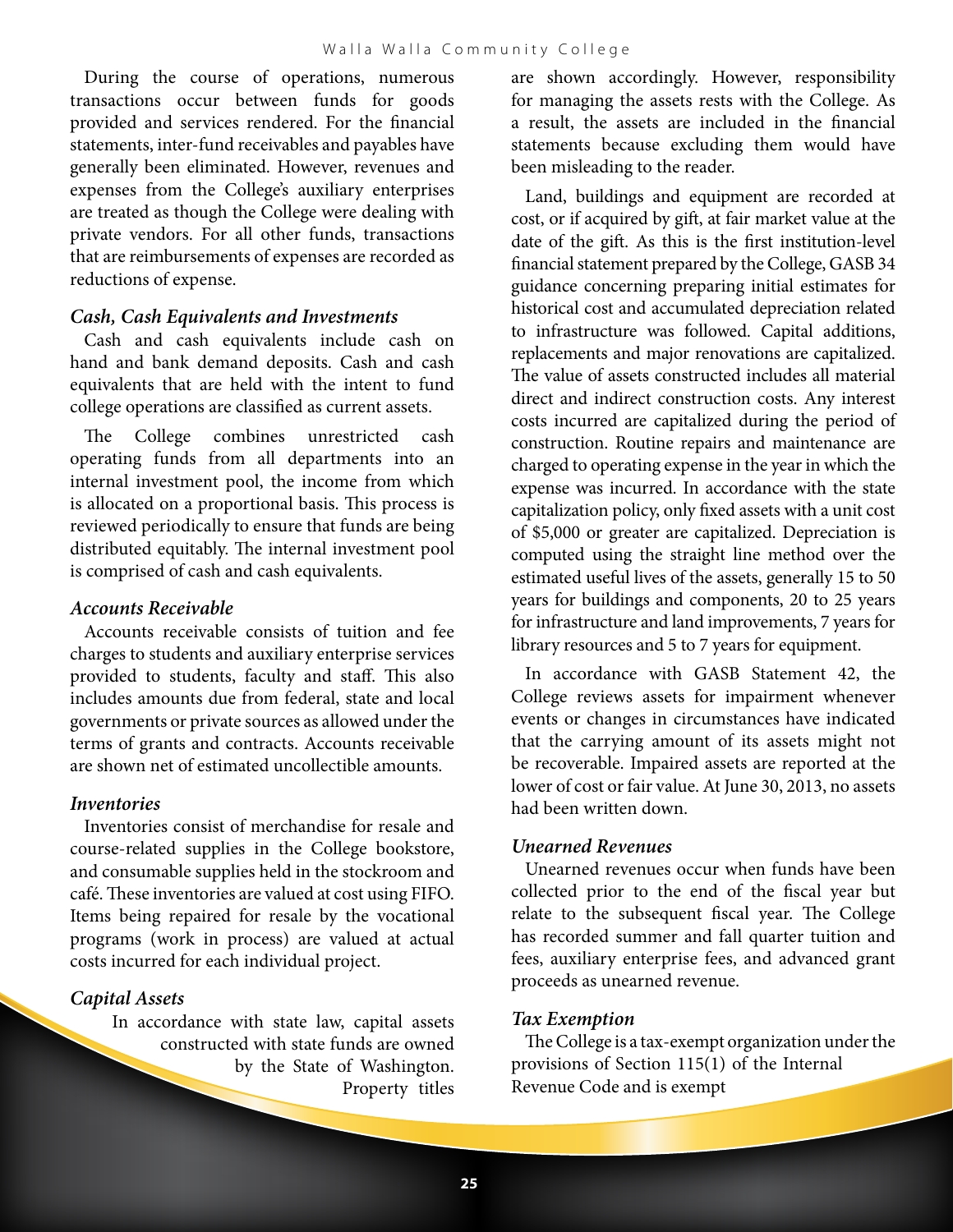from federal income taxes on related income.

#### *Net Position*

The College's net position is classified as follows.

*Net Investment in Capital Assets.* This represents the College's total investment in capital assets, net of outstanding debt obligations related to those capital assets.

*Restricted for Loans.* The loan funds are established for the explicit purpose of providing student support as prescribed by statute or granting authority.

*Unrestricted.* These represent resources derived from student tuition and fees, and sales and services of educational departments and auxiliary enterprises.

#### *Classification of Revenues*

The College has classified its revenues as either operating or non-operating revenues according to the following criteria:

*Operating Revenues***.** This includes activities that have the characteristics of exchange transactions such as (1) student tuition and fees, net of waivers and scholarship discounts and allowances, (2) sales and services of auxiliary enterprises and (3) most federal, state and local grants and contracts.

*Non-operating Revenues***.** This includes activities that have the characteristics of non-exchange transactions, such as gifts and contributions, state appropriations and investment income.

#### *Scholarship Discounts and Allowances*

Student tuition and fee revenues, and certain other revenues from students, are reported net of scholarship discounts and allowances in the Statements of Revenues, Expenses and Changes in Net Position. Scholarship discounts and allowances are the difference between the stated charge for goods and services provided by the College, and the amount that is paid by students and/or third parties making payments on the students' behalf. Certain governmental grants, such as Pell grants, and other Federal, State or non-governmental programs are recorded as either operating or nono p e r a t i n g

revenues in the college's financial statements. To the extent that revenues from such programs are used to satisfy tuition and fees and other student charges, the College has recorded a scholarship discount and allowance. Discounts and allowances for the year ending June 30, 2013 are \$4,019,964.

#### *State Appropriations*

The State of Washington appropriates funds to the College on both an annual and biennial basis. These revenues are reported as non-operating revenues on the Statements of Revenues, Expenses, and Changes in Net Position, and recognized as such when the related expenses are incurred.

#### *Operating Revenues/Expenses*

Operating revenues consist of tuition and fees, grants and contracts, sales and service of educational activities and auxiliary enterprise revenues. Operating expenses include salaries, wages, fringe benefits, utilities, supplies and materials, purchased services, and depreciation. All other revenue and expenses of the College are reported as nonoperating revenues and expenses including state general appropriations, federal Pell grant revenues, investment income and interest expense.

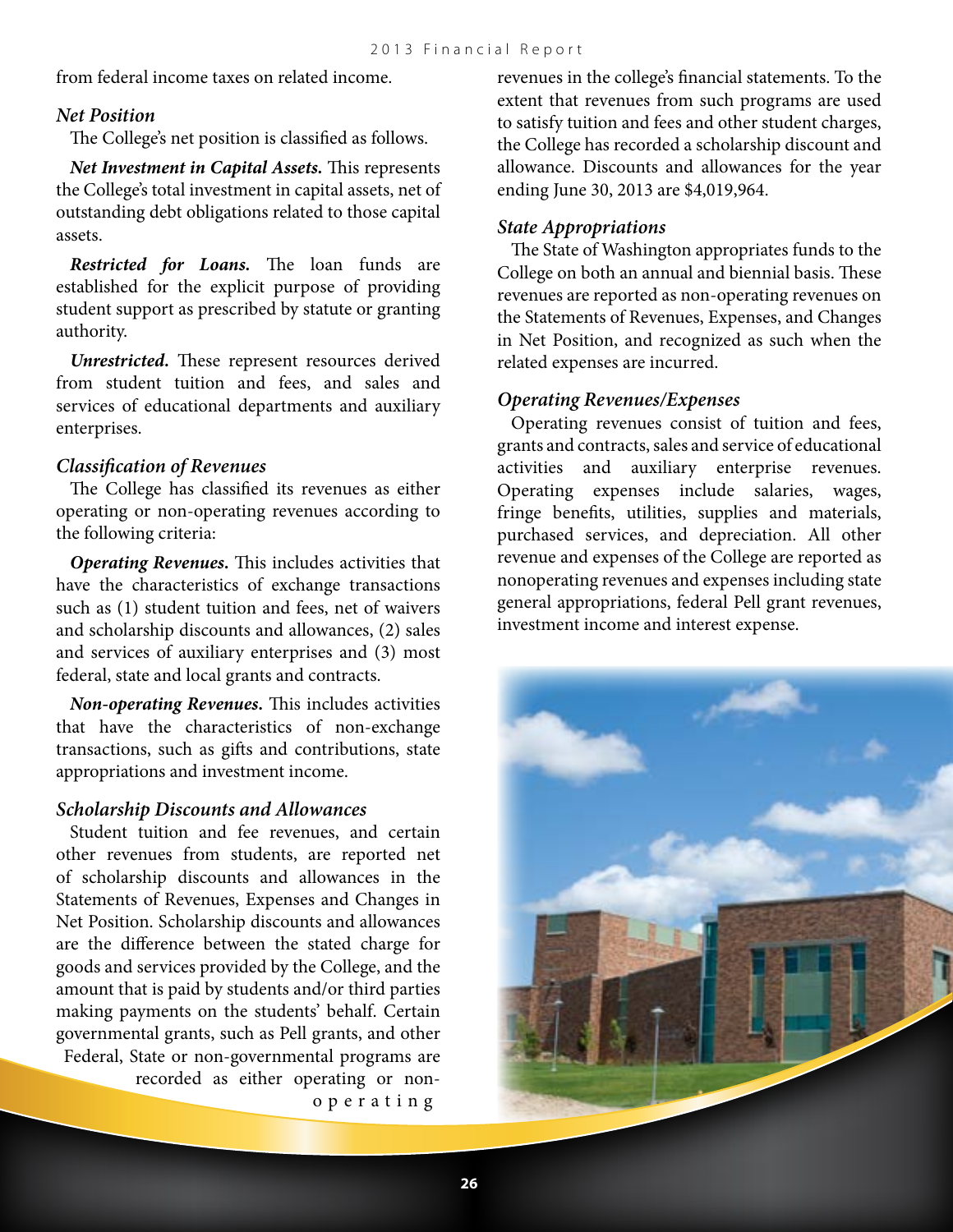### **2. Cash and Investments**

Cash and cash equivalents include bank demand deposits and petty cash held at the College.

As of June 30, 2013, the carrying amount of the College's cash and equivalents was \$8,326,821 as represented in this table.

| <b>Cash and Cash Equivalents</b>                  | June 30, 2013 |
|---------------------------------------------------|---------------|
| Petty Cash and Change Funds                       | \$8,800       |
| <b>Bank Demand and Time Deposits</b><br>8,318,021 |               |
| <b>Total Cash and Cash Equivalents</b>            | \$8,326,821   |

#### *Custodial Credit Risks—Deposits*

Custodial credit risk for bank demand deposits is the risk that in the event of a bank failure, the College's deposits may not be returned to it. The majority of the College's demand deposits are with Columbia Bank. All cash and equivalents, except for change funds and petty cash held by the College, are insured by the Federal Deposit Insurance Corporation (FDIC) or by collateral held by the Washington Public Deposit Protection Commission (PDPC).

#### **3. Accounts Receivable**

Accounts receivable consists of tuition and fee charges to students and auxiliary enterprise services provided to students, faculty and staff. It also includes amounts due from federal, state and local governments or private sources in connection with reimbursements of allowable expenditures made according to sponsored agreements. At June 30, 2013, accounts receivable were as follows.

| <b>Accounts Receivable</b>            | Amount      |
|---------------------------------------|-------------|
| <b>Student Tuition and Fees</b>       | \$771,949   |
| Due from the Federal Government       | 546,125     |
| Due from Other State Agencies         | 2,799,927   |
| <b>Auxiliary Enterprises</b>          | 94,009      |
| Other                                 | 772,925     |
| <b>Subtotal</b>                       | \$4,984,935 |
| Less Allowance for                    |             |
| Uncollectible Accounts                | (34,500)    |
| <b>Total Accounts Receivable, net</b> | \$4,950,435 |

#### **4. Loans Receivable**

Loans receivable as of June 30, 2013 consisted primarily of student loans, as follows.

| <b>Loans Receivable</b>                   | Amount      |
|-------------------------------------------|-------------|
| Perkins Loans Receivable                  | \$1,143,836 |
| Less Allowance for Uncollectible Accounts | (75,900)    |
| <b>Total Loans Receivable, net</b>        | \$1,067,936 |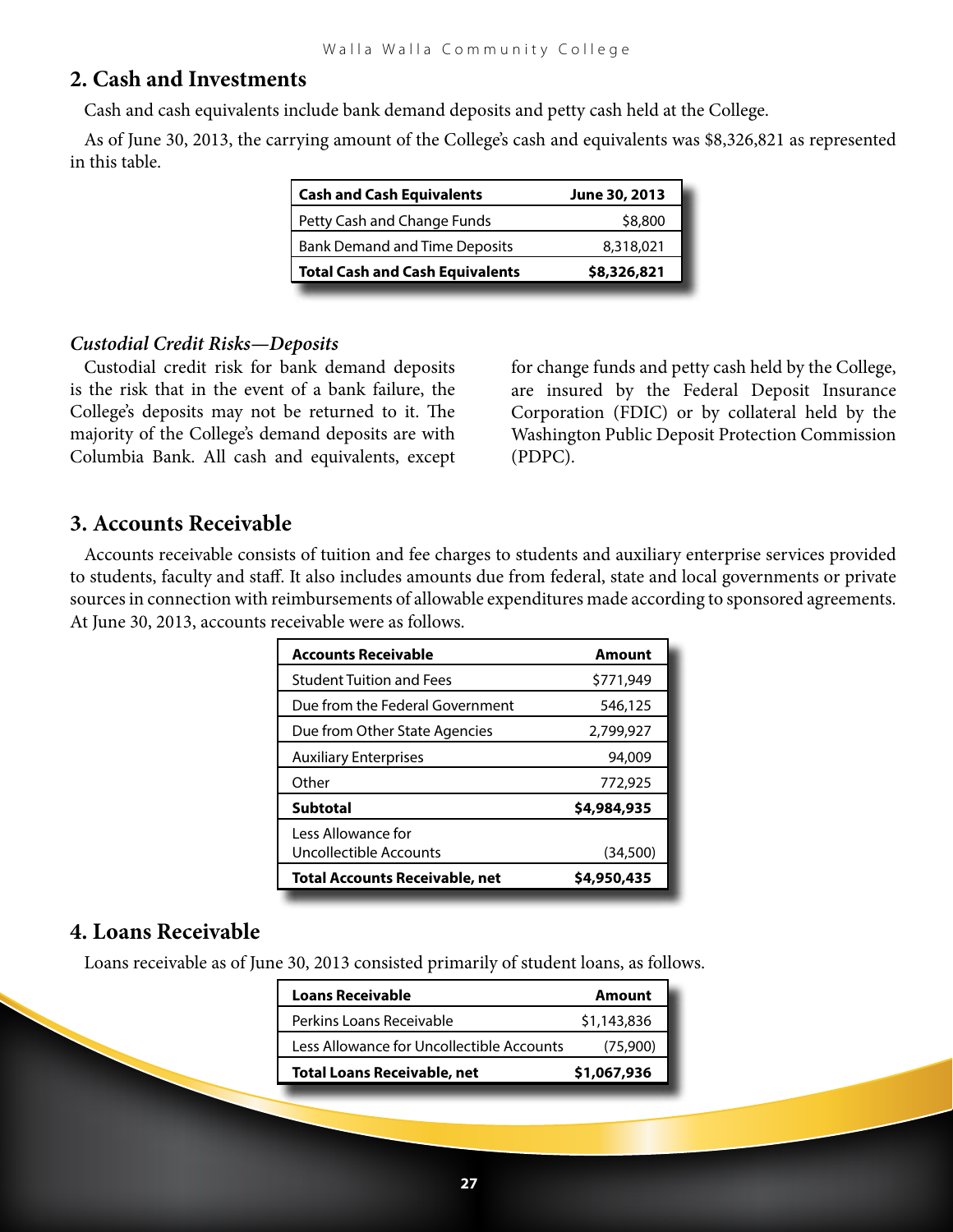### **5. Inventories**

Inventories, stated at cost using FIFO or actual project cost incurred, consisted of the following as of June 30, 2013.

| <b>Inventories</b>          | Amount      |
|-----------------------------|-------------|
| Consumable Inventories      | \$84,716    |
| Merchandise Inventories     | 374,039     |
| Work In Process Inventories | 545,144     |
| <b>Total Inventories</b>    | \$1,003,899 |

### **6. Capital Assets**

A summary of the changes in capital assets for the year ended June 30, 2013 is presented as follows. The current year depreciation expense was \$1,930,289.

| <b>Capital Assets</b>                           | <b>Beginning</b><br><b>Balance</b> | <b>Additions/</b><br><b>Transfers</b> | Reductions/<br><b>Retirements</b> | <b>Ending</b><br><b>Balance</b> |
|-------------------------------------------------|------------------------------------|---------------------------------------|-----------------------------------|---------------------------------|
| <b>Nondepreciable Capital Assets</b>            |                                    |                                       |                                   |                                 |
| Land                                            | \$2,553,379                        |                                       |                                   | \$2,553,379                     |
| Construction in progress                        | \$258,001                          | \$250,915                             | (114, 595)                        | \$394,321                       |
| Total nondepreciable capital assets             | \$2,811,380                        | 250,915                               | (114, 595)                        | \$2,947,700                     |
|                                                 |                                    |                                       |                                   |                                 |
| <b>Depreciable Capital Assets</b>               |                                    |                                       |                                   |                                 |
| <b>Buildings</b>                                | \$63,642,888                       | \$1,762,304                           |                                   | \$65,405,192                    |
| Other improvements and infrastructure           |                                    |                                       |                                   |                                 |
| Equipment                                       | \$4,899,671                        | 1,151,460                             | (114, 043)                        | \$5,937,088                     |
| Library resources                               | \$2,697,027                        | 43,307                                |                                   | \$2,740,334                     |
| Subtotal depreciable capital assets             | \$71,239,586                       | 2,957,070                             | (114, 043)                        | \$74,082,613                    |
|                                                 |                                    |                                       |                                   |                                 |
| <b>Less Accumulated Depreciation</b>            |                                    |                                       |                                   |                                 |
| <b>Buildings</b>                                | \$16,091,564                       | \$1,313,465                           |                                   | \$17,405,029                    |
| Other improvements and infrastructure           |                                    |                                       |                                   |                                 |
| Equipment                                       | \$3,088,937                        | 569,135                               | (102, 402)                        | 3,555,670                       |
| Library resources                               | \$2,534,473                        | 47,689                                |                                   | 2,582,162                       |
| <b>Total accumulated depreciation</b>           | \$21,714,974                       | 1,930,289                             | (102, 402)                        | 23,542,861                      |
| Total depreciable capital assets, net of depr.  | \$49,524,612                       | \$1,026,781                           | \$(11,641)                        | \$50,539,752                    |
|                                                 |                                    |                                       |                                   |                                 |
| Capital assets, net of accumulated depreciation | \$52,335,991                       | \$1,277,696                           | \$(126, 236)                      | \$53,487,451                    |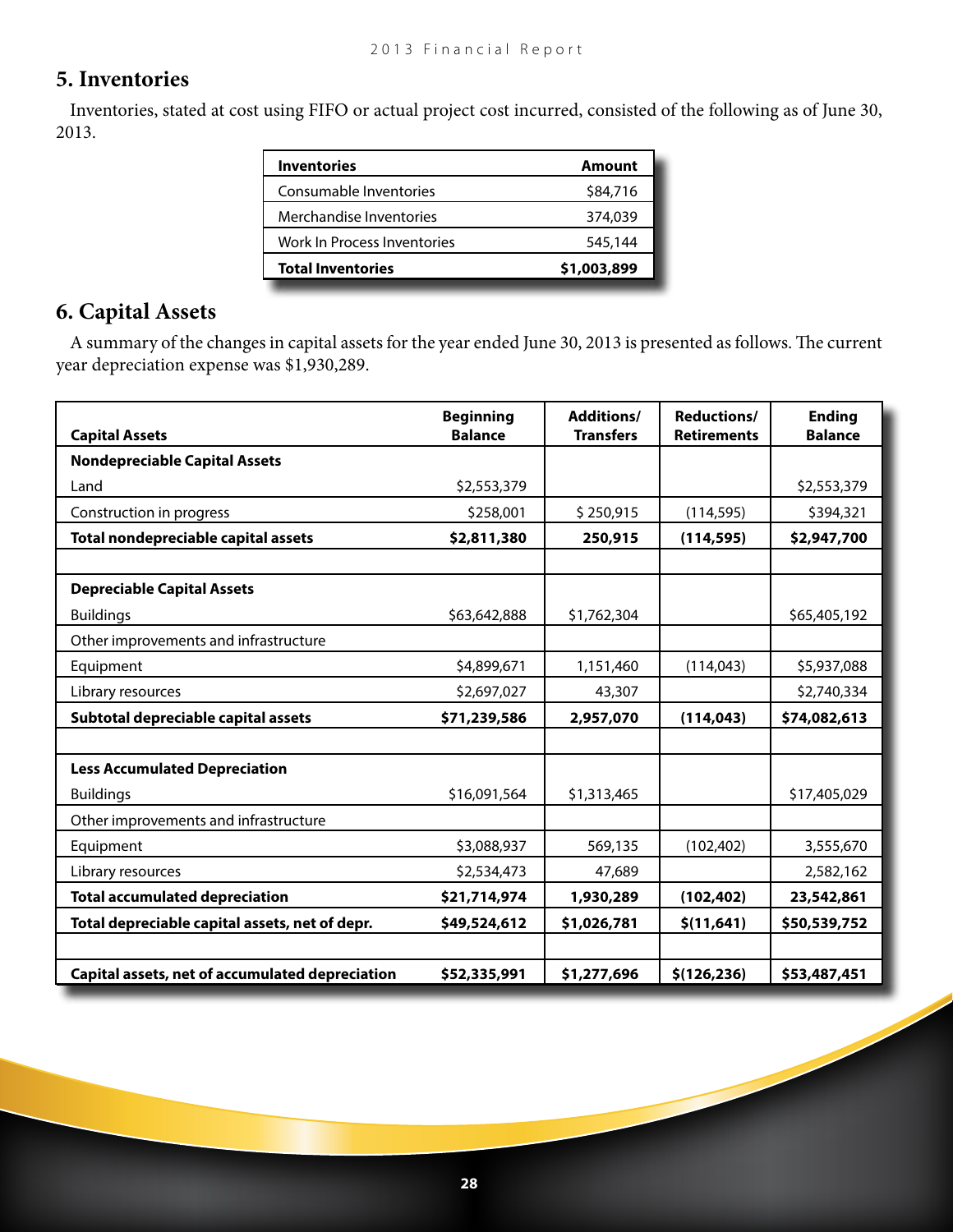### **7. Accounts Payable and Accrued Liabilities**

At June 30, 2013, accrued liabilities are the following.

| <b>Accounts Payable and</b><br><b>Accrued Liabilities</b> | <b>Amount</b> |
|-----------------------------------------------------------|---------------|
| Amounts Owed to Employees                                 | \$754,875     |
| Accounts Payable                                          | 863,110       |
| Amounts Held for Others                                   | 626,766       |
| <b>Total Payables &amp; Liabilities</b>                   | \$2,244,752   |

#### **8. Unearned Revenue**

Unearned revenue is comprised of receipts which have not yet met revenue recognition criteria, as follows.

| <b>Unearned Revenue</b>                | Amount      |
|----------------------------------------|-------------|
| Summer and Fall Quarter Tuition & Fees | \$1,213,494 |
| <b>Auxiliary Enterprises</b>           | 3,791       |
| <b>Contracts &amp; Grants</b>          | 377,785     |
| <b>Total Unearned Revenue</b>          | \$1,595,070 |

### **9. Risk Management**

The College, in accordance with state policy, self-insures unemployment compensation for all employees. Payments made for claims from July 1, 2012 through June 30, 2013, were \$40,138.48.

The College purchases commercial property insurance through the master property program administered by the Department of Enterprise Services for buildings that were acquired with COP proceeds. The policy has a deductible of \$250,000 per occurrence and the policy limit is \$100,000,000 per occurrence. The college has had no claims in excess of the coverage amount within the past three years. The College assumes its potential property losses for most other buildings and contents.

The College participates in a State of Washington risk management self-insurance program, which covers its exposure to tort, general damage and vehicle claims. Premiums paid to the State are based on actuarially determined projections and include allowances for payments of both outstanding and current liabilities. Coverage is provided up to \$10,000,000 for each claim

with no deductible. The College has had no claims in excess of the coverage amount within the past three years.

### **10. Compensated Absences**

At termination of employment, employees may receive cash payments for all accumulated vacation and compensatory time. Employees who retire get 25% of the value of their accumulated sick leave credited to a Voluntary Employees' Beneficiary Association (VEBA) account, which can be used for future medical expenses and insurance purposes. The amounts of unpaid vacation and compensatory time accumulated by college employees are accrued when incurred. The sick leave liability is recorded as an actuarial estimate of one-fourth the total balance on the payroll records. The accrued vacation leave totaled \$887,801.50 at June 30, and accrued sick leave totaled \$1,231,278.65 at June 30, 2013.

Accrued annual and sick leave are categorized as non-current liabilities. Compensatory time is categorized as a current liability since it must be used before other leave.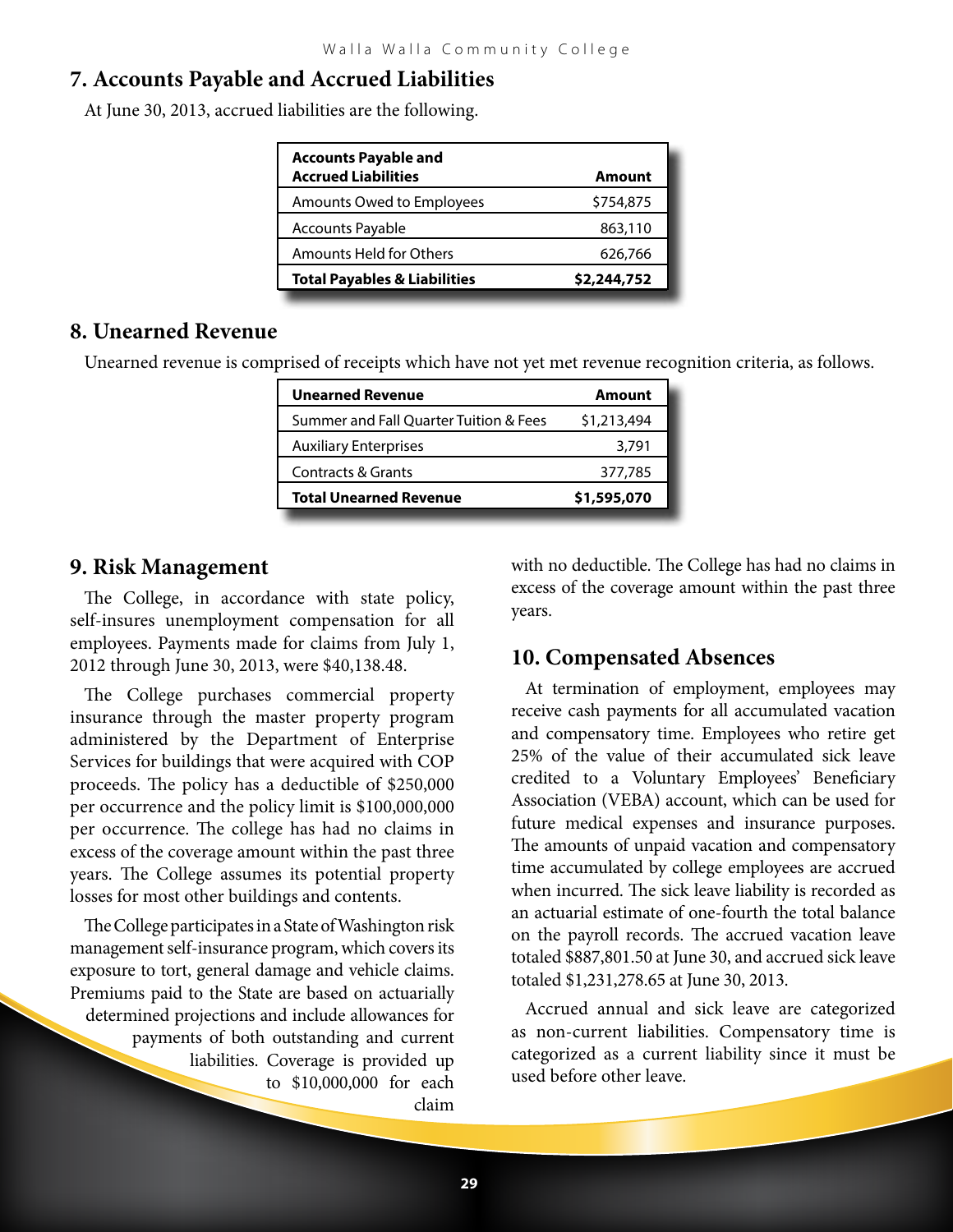#### **11. Leases Payable**

The College has leases for property and office equipment with various vendors. These leases are classified as operating leases. As of June 30, 2013, the minimum lease payments under operating leases consist of the following.

| <b>Leases Payable</b><br><b>Fiscal year</b> | <b>Equipment</b><br><b>Leases</b> | <b>Property</b><br><b>Leases</b> |
|---------------------------------------------|-----------------------------------|----------------------------------|
| 2014                                        | \$46,569                          | \$104,705                        |
| 2015                                        | 43,703                            | 6,080                            |
| 2016                                        | 42,271                            | 6,080                            |
| 2017                                        | 39,847                            | 6,080                            |
| 2018                                        | 5,482                             | 6,080                            |
| 2019-2023                                   | 209                               | 30,400                           |
| <b>Total minimum</b><br>lease payments      | \$178,081                         | \$159,425                        |

#### **12. Notes Payable**

In June, 2004, the College obtained financing to purchase property and buildings adjacent to the Clarkston Campus through certificates of participation (COP), issued by the Washington Office of State Treasurer (OST) in the amount of \$530,000. This COP was refinanced in March 2013 through the OST with principal balance of \$300,000. The interest rate charged is approximately 1.94084% with all other terms and conditions remaining the same as the original COP.

In June, 2004, the College obtained financing in order to purchase property adjacent to the main Walla Walla Campus through certificates of participation (COP), issued by the Washington Office of State Treasurer (OST) in the amount of \$1,110,000. This COP was refinanced through the OST in March of 2013 with principal balance of \$630,000. The interest rate charged is approximately 1.96203% with all other terms and conditions remaining the same as the original COP.

In June, 2006, the College obtained financing in order to purchase land and construct the Walla Walla Health Science building through a certificate of participation (COP), issued by the Washington Office of State Treasurer (OST) in the amount of \$1,095,000. The interest rate charged is approximately 4.727%.

In June, 2007, the College obtained financing in order to build the Clarkston Health Science Building through certificates of participation (COP), issued by the Washington Office of State Treasurer (OST) in the amount of \$650,000. The interest rate charged is approximately 4.409%.

The College's debt service requirements for these note agreements for the next five years and thereafter are shown in Note #13.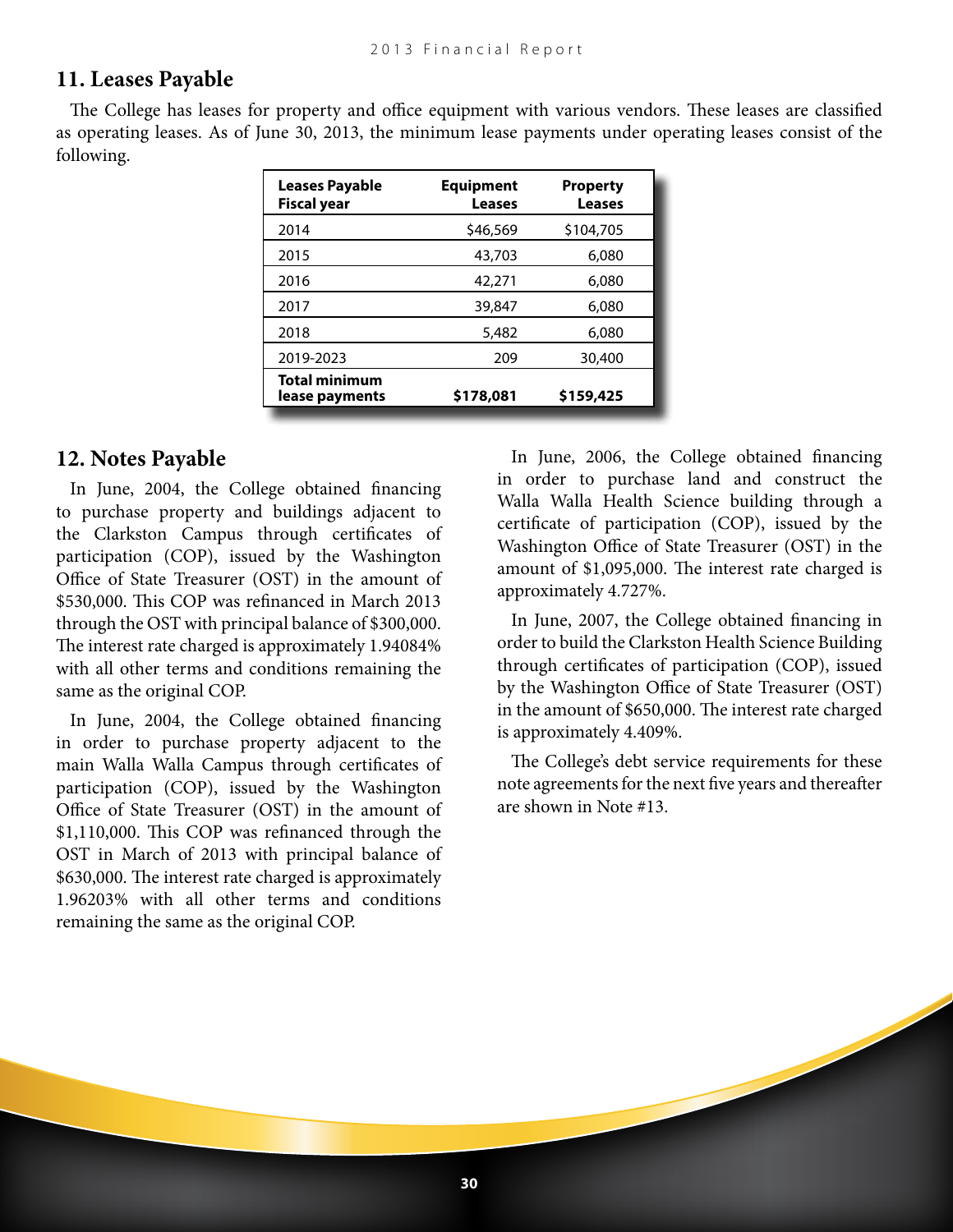### **13. Annual Debt Service Requirements**

Future debt service requirements at June 30, 2013 are as follows.

| <b>Annual Debt Service Requirements</b><br><b>Certificates of Participation</b> |             |                 |              |  |  |
|---------------------------------------------------------------------------------|-------------|-----------------|--------------|--|--|
| <b>Fiscal year</b>                                                              | Principal   | <b>Interest</b> | <b>Total</b> |  |  |
| 2014                                                                            | \$130,000   | \$108,138       | \$238,138    |  |  |
| 2015                                                                            | 150,000     | 90,850          | 240,850      |  |  |
| 2016                                                                            | 150,000     | 84,788          | 234,788      |  |  |
| 2017                                                                            | 170,000     | 77,963          | 247,963      |  |  |
| 2018                                                                            | 170,000     | 70.148          | 240,148      |  |  |
| 2019-2023                                                                       | 970,000     | 232,176         | 1,202,176    |  |  |
| 2024-2028                                                                       | 500,000     | 41,284          | 541,284      |  |  |
| Total                                                                           | \$2,240,000 | \$705,347       | \$2,945,347  |  |  |

### **14. Schedule of Long Term Debt**

|                        | <b>Balance Outstanding</b><br><b>Additions</b><br>6/30/12<br><b>Reductions</b> |  |             | <b>Balance Outstanding</b><br>6/20/13 | Current<br><b>Portion</b> |
|------------------------|--------------------------------------------------------------------------------|--|-------------|---------------------------------------|---------------------------|
| <b>Certificates of</b> |                                                                                |  |             |                                       |                           |
| Participation          | \$2,490,000                                                                    |  | \$(250,000) | \$2,240,000                           | \$130,000                 |

### **15. Pension Plans**

The College offers three contributory pension plans. The Washington State Public Employees Retirement System (PERS) plan and Teachers Retirement System (TRS) plans are cost sharing multiple employer defined benefit pension plans administered by the State of Washington Department of Retirement Services. The State Board Retirement Plan (SBRP) is a multiple employer defined contribution plan for the faculty and exempt administrative and professional staff of the state's public community and technical colleges. The plan includes supplemental payment, when required. The plan is administered by the State Board for Community and Technical Colleges (SBCTC).

For FY 2012-13, the payroll for the College's employees was \$4,897,732 for PERS, \$242,203 for TRS, and \$13,661,235 for SBRP. Total covered payroll was \$17,536,845.

### *PERS and TRS*

#### *Plan Descriptions.*

**PERS Plan 1** provides retirement and disability benefits and minimum benefit increases to eligible nonacademic plan members hired prior to October 1, 1977. **PERS Plans 2 and 3** provide retirement and disability benefits and a cost-of-living adjustment to eligible nonacademic plan members hired on or after October 1, 1977. Retirement benefits are vested after five years of eligible service. PERS Plan 3 has a defined contribution component that members may elect to self-direct as established by the Employee Retirement Benefits Board. PERS 3 defined benefit plan benefits are vested after an employee completes five years of eligible service.

**TRS Plan 3** provides retirement benefits to certain eligible faculty hired on or after October 1, 1997. The plan includes both a defined benefit portion and a defined contribution portion. The defined benefit portion is funded by employer contribution only. Benefits are vested after an employee completes five or ten years of eligible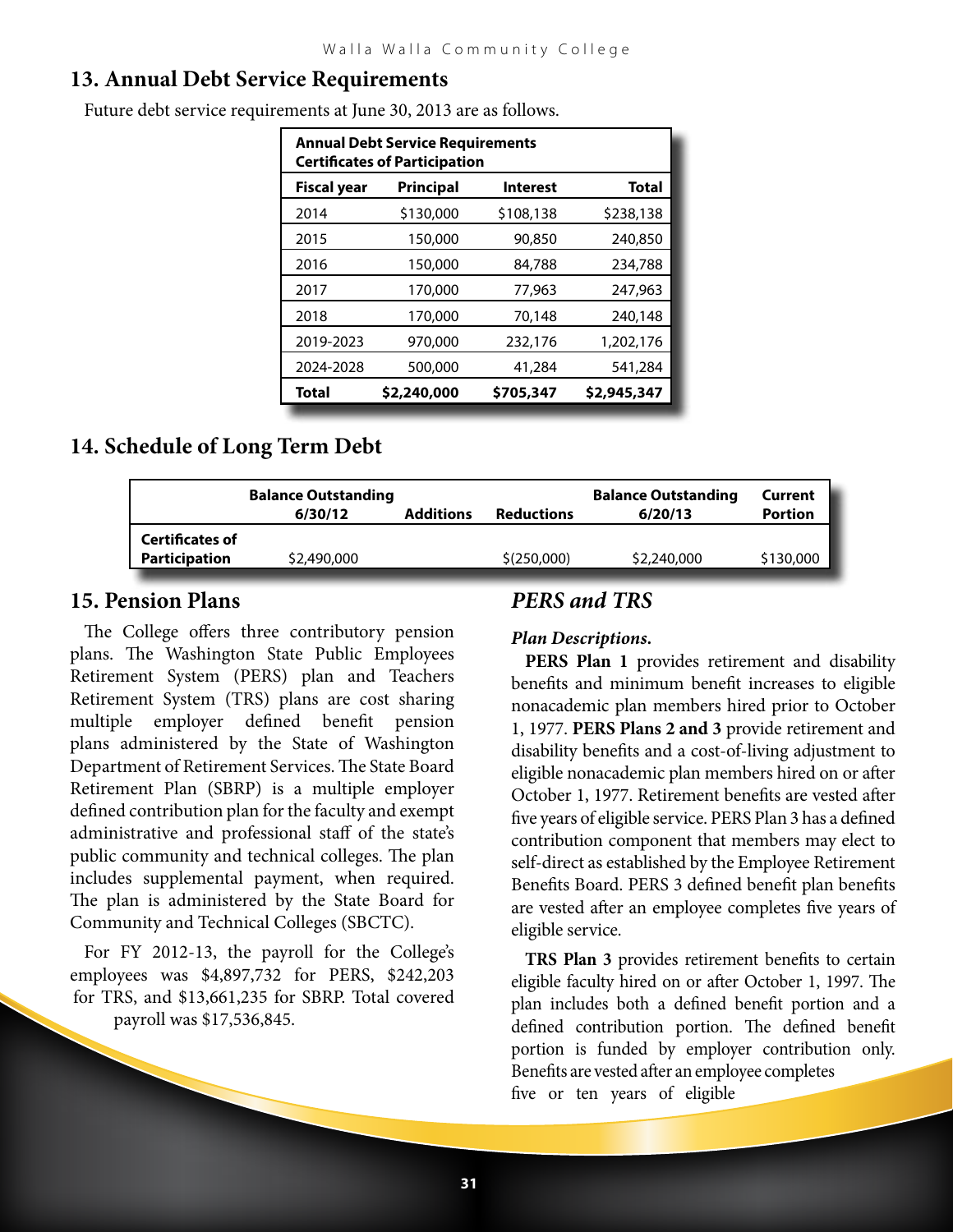service, depending on the employee's age and service credit, and include an annual cost of living adjustment. The defined contribution component is fully funded by employee contribution and investment performance.

The College also has 3 faculty members with preexisting eligibility who continue to participate in TRS 1 or 2.

The authority to establish and amend benefit provisions resides with the legislature. PERS and TRS issue publicly available financial reports that include financial statements and required supplementary information. The report may be obtained by writing to the Department of Retirement Systems, PO Box 48380, Olympia, Washington 98504-8380 or online

at <http://www.drs.wa.gov/administration>.

#### *Funding Policy*

Each biennium, the state Pension Funding Council adopts PERS and TRS Plan 1 employer contribution rates, Plan 2 employer and employee contribution rates, and Plan 3 employer contribution rates. Employee contribution rates for PERS and TRS Plans 1 are established by statute. PERS 3 employees may select among six contribution rate options, ranging from 5 to 15 percent.

The required contribution rates expressed as a percentage of current year covered payroll are shown in the table below. The College and the employees made 100% of required contributions.

#### *Contribution Rates and Required Contributions.*

The College's contribution rates and required contributions for the above retirement plans for the years ending June 30, 2013, 2012 and 2011are as follows.

| <b>PERS and TRS Contribution Rates</b> |               |         |               |         |               |         |
|----------------------------------------|---------------|---------|---------------|---------|---------------|---------|
| <b>PLAN</b>                            | June 30, 2013 |         | June 30, 2012 |         | June 30, 2011 |         |
|                                        | Employee      | College | Employee      | College | Employee      | College |
| <b>PERS</b>                            |               |         |               |         |               |         |
| Plan 1                                 | $6.00\%$      | 7.21%   | $6.00\%$      | 7.08%   | $6.00\%$      | 5.31%   |
| Plan <sub>2</sub>                      | 4.64%         | 7.21%   | 4.64%         | 7.08%   | 3.90%         | 5.31%   |
| Plan <sub>3</sub>                      | Various       | 7.21%   | Various       | 7.08%   | Various       | 5.31%   |
| <b>TRS</b>                             |               |         |               |         |               |         |
| Plan 1                                 | $6.00\%$      | 8.05%   | $6.00\%$      | 8.04%   | $6.00\%$      | 6.14%   |
| Plan <sub>2</sub>                      | 4.69%         | 8.05%   | 4.69%         | 8.04%   | 3.36%         | 6.14%   |
| Plan <sub>3</sub>                      | Various       | 8.05%   | Various       | 8.04%   | Various       | 6.14%   |

| <b>Required Contributions</b> |           |           |           |           |           |           |
|-------------------------------|-----------|-----------|-----------|-----------|-----------|-----------|
| <b>PLAN</b>                   | 2013      |           | 2012      |           | 2011      |           |
|                               | Employee  | College   | Employee  | College   | Employee  | College   |
| <b>PERS</b>                   |           |           |           |           |           |           |
| Plan 1                        | \$12,030  | \$14,481  | \$20,624  | \$24,692  | \$23,580  | \$20,869  |
| Plan <sub>2</sub>             | \$163,981 | \$254,938 | \$160,248 | \$248,784 | \$133,080 | \$181,195 |
| Plan <sub>3</sub>             | \$83,087  | \$83,894  | \$82,488  | \$86,020  | \$91,641  | \$67,334  |
| <b>TRS</b>                    |           |           |           |           |           |           |
| Plan 1                        | \$4,134   | \$5,677   | \$4,134   | \$5,321   | \$4,389   | \$4,491   |
| Plan <sub>2</sub>             | \$3,463   | \$5,943   | \$3,736   | \$6,463   | \$2,805   | \$5,126   |
| Plan <sub>3</sub>             | \$9,116   | \$8,617   | \$7,536   | \$4,987   | \$7,146   | \$4,911   |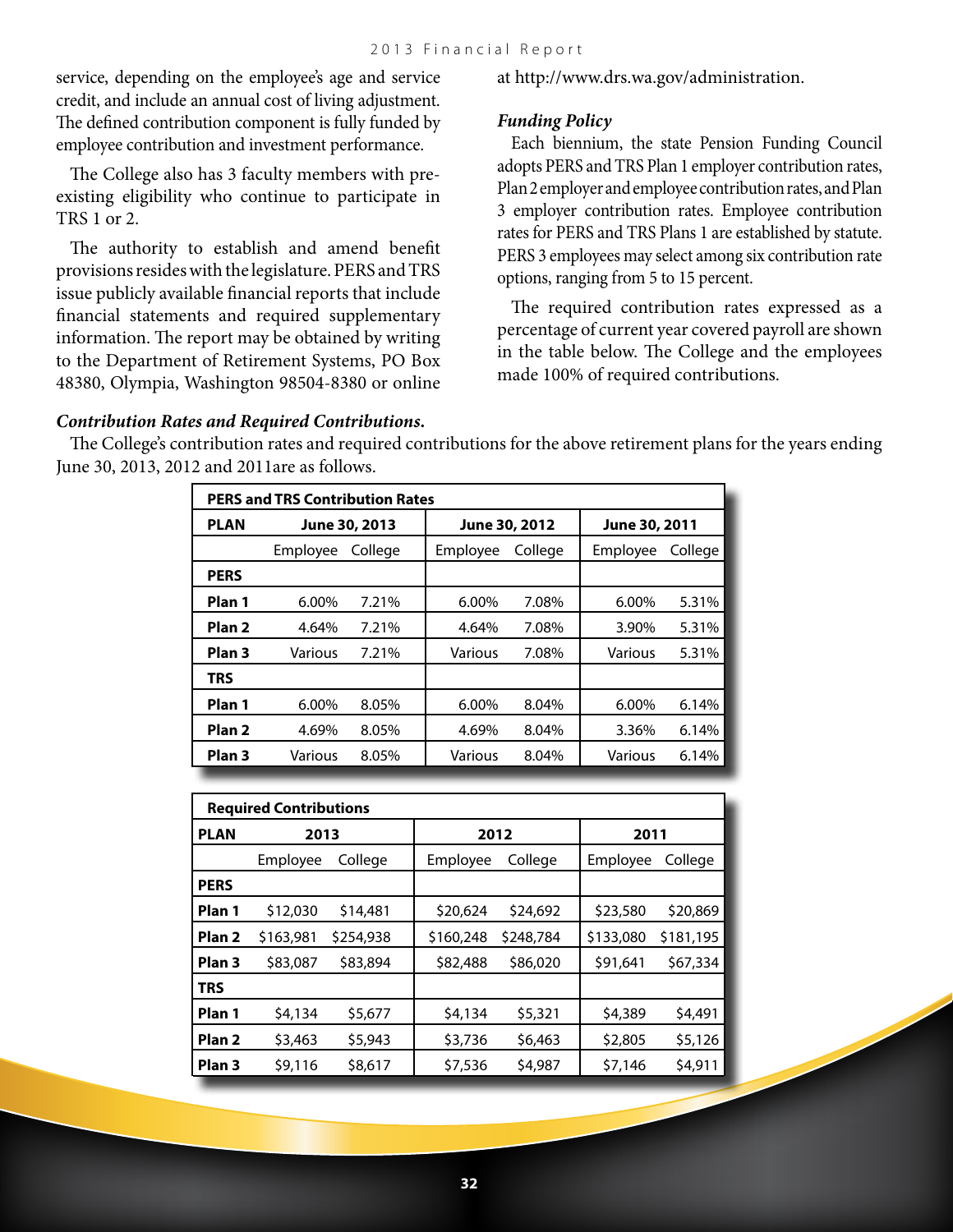### *State Board Retirement Plan*

#### *Plan Description.*

Faculty and exempt administrative and professional staff are eligible to participate in SBRP. The Teacher's Insurance and Annuity Association (TIAA) and the College Retirement Equities Fund (CREF) are the companion organizations through which individual retirement annuities are purchased. Employees have at all times a 100% vested interest in their accumulations.

TIAA-CREF benefits are payable upon termination at the member's option unless the participant is reemployed in another institution which participates in TIAA-CREF.

The Plan has a supplemental payment component that guarantees a minimum retirement benefit goal based upon a one-time calculation at each employee's retirement date. The SBCTC makes direct payments on behalf of the College to qualifying retirees when the retirement benefit provided by TIAA-CREF does not meet the benefit goal. Employees are eligible for a non-reduced supplemental payment after the age of 65 with ten years of full-time service.

The minimum retirement benefit goal is 2% of the average annual salary for each year of full-time service up to a maximum of 25 years. However, if the participant does not elect to make the 10% TIAA-CREF contribution after age 49, the benefit goal is 1.5% for each year of full-time service for those years the lower contribution rate is selected.

The State Board for Community and Technical Colleges is authorized to amend benefit provisions under RCW 28B.10.400. In 2011, the plan was amended to eliminate the supplemental benefit provisions for all employees hired after June 30, 2011.

#### *Contributions.*

Contribution rates for the SBRP (TIAA-CREF), which are based upon age, are 5%, 7.5% or 10% of salary and are matched by the College. Employee and employer contributions for the year ended June 30, 2013 were each \$1,190,974.25.

> The SBRP supplemental p e n s i o n

benefits are unfunded. For the year ended June 30, 2013, supplemental benefits were paid by the SBCTC on behalf of the College in the amount of \$30,204.10. In 2012, legislation (RCW 28B.10.423) was passed requiring colleges to pay into a Supplemental Benefit Fund managed by the State Investment Board, for the purpose of funding future benefit obligations. During FY 2013, the College paid into this fund at a rate of 0.25% of covered salaries, totaling \$34,154.05. As of June 30, 2013, the Community and Technical College system accounted for \$2,052,816 of the fund balance.

The unfunded actuarial accrued liability calculated at July 1, 2013 was \$69,213,000 under the plan's entry age normal method and is amortized over an 11 year period. The annual required contribution (ARC) is projected at \$11,041,000. The net pension obligation is the cumulative excess, if any, of the ARC over the actual benefit payments and is reported as a liability by SBCTC. The net pension obligation as of June 30, 2013 is \$54,894,190.

#### *Washington State Deferred Compensation Program*

The College, through the State of Washington, offers its employees a deferred compensation plan created under Internal Revenue Code Section 457. The plan, available to all State employees, permits individuals to defer a portion of their salary until future years. The State of Washington administers the plan on behalf of the College's employees. The deferred compensation is not available to employees until termination, retirement or unforeseeable financial emergency. The College does not have access to the funds.

#### *Other Post-Employment Benefits*

Health care and life insurance programs for employees of the State of Washington are administered by the Washington State Health Care Authority (HCA). The HCA calculates the premium amounts each year that are sufficient to fund the statewide health and life insurance programs on a pay-as-you-go basis. These costs are passed through to individual state agencies based upon active employee headcount; the agencies pay the premiums for active employees to the HCA. The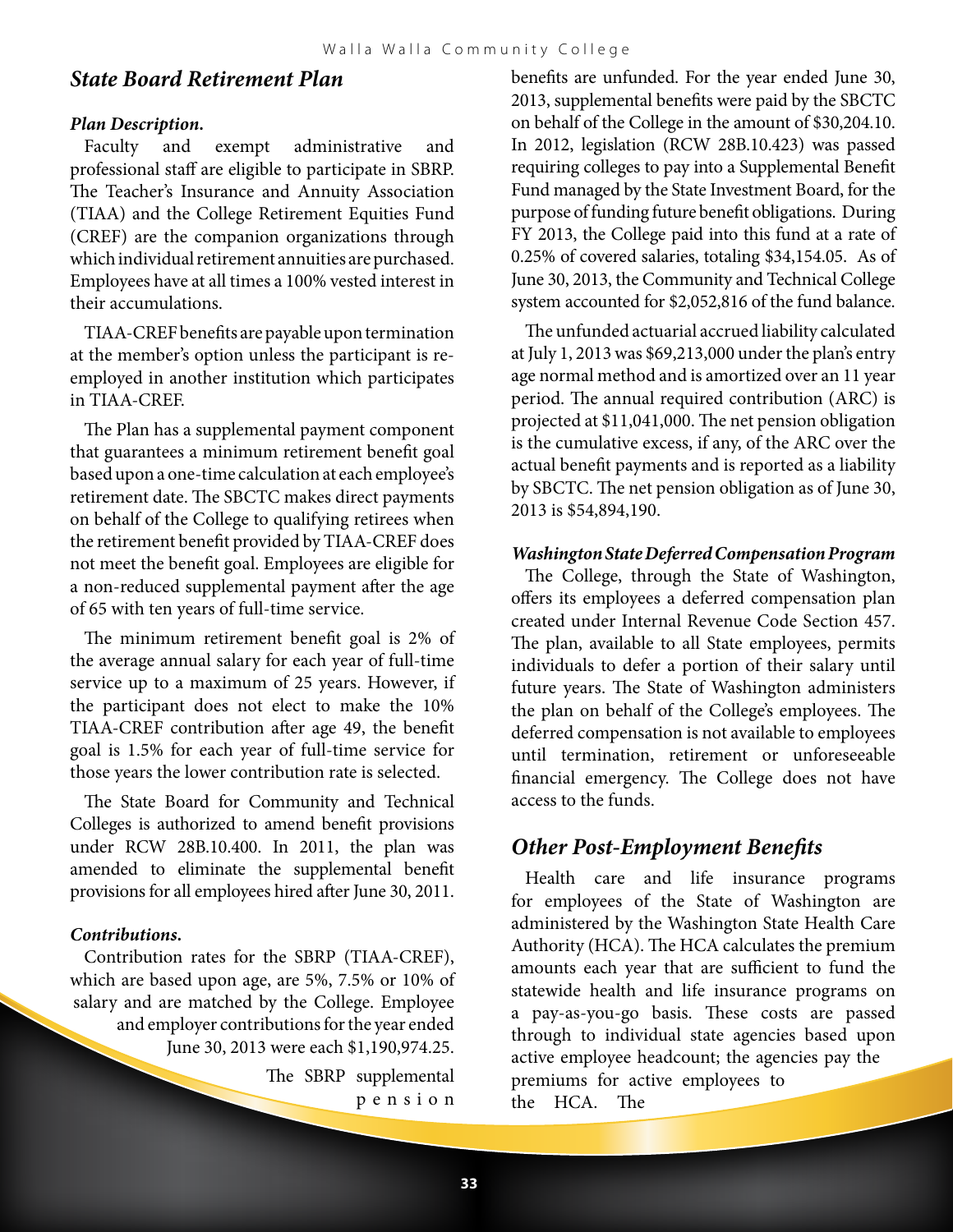agencies may also charge employees for certain higher cost options elected by the employee.

State of Washington retirees may elect coverage through state health and life insurance plans, for which they pay less than the full cost of the benefits, based on their age and other demographic factors. The health care premiums for active employees, which are paid by the agency during the employees' working careers, subsidize the "underpayments" of retirees. An additional factor in the Other Post-Employment Benefits (OPEB) obligation is a payment that is required by the State Legislature to reduce the premiums for retirees covered by Medicare (an "explicit" subsidy). This explicit subsidy is also passed through to state agencies via active employee rates charged to the agency. There is no formal state or college plan that underlies the subsidy of retiree health and life insurance.

The State of Washington funds OPEB obligations at a state-wide level on a pay-as-you-go basis. Disclosure information, as required under GASB Statement No. 45, does not exist at department levels, and as a result, the Actuarial Accrued Liability (AAL) is not available for the College.

The State of Washington's Comprehensive Annual Financial Report (CAFR) includes the state's measurement and recognition of OPEB expense/ expenditures, liabilities, note disclosures, and required supplementary information specified by GASB Statement No. 45. The State Actuary's report is available at: [http://osa.leg.wa.gov/Actuarial\\_](http://osa.leg.wa.gov/Actuarial_Services/OPEB/OPEB.htm) [Services/OPEB/OPEB.htm](http://osa.leg.wa.gov/Actuarial_Services/OPEB/OPEB.htm)

The College paid \$3,560,589 for healthcare expenses in 2013, which includes medical, dental, life and pay-as-you-go portion of the OPEB liability.

### **16. Operating Expenses by Function**

In the Statement of Revenues, Expenses and Changes in Net Assets, operating expenses are displayed by natural classifications, such as salaries, benefits, and supplies. The table below summarizes operating expenses by program or function such as instruction, academic support, and financial aid. The following table lists operating expenses by program for the year ending June 30, 2013.

| <b>Expenses by Functional Classification</b> |              |  |  |  |
|----------------------------------------------|--------------|--|--|--|
| Instruction                                  | \$19,496,271 |  |  |  |
| Academic Support Services                    | 4,434,642    |  |  |  |
| <b>Student Services</b>                      | 3,929,225    |  |  |  |
| Institutional Support                        | 4,797,619    |  |  |  |
| Operation and Maintenance of Plant           | 3,732,864    |  |  |  |
| <b>Auxiliary Enterprises</b>                 | 3,158,884    |  |  |  |
| Student Financial Aid                        | 8,404,125    |  |  |  |
| Depreciation                                 | 1,930,289    |  |  |  |
| <b>Total operating expenses</b>              | \$49,883,917 |  |  |  |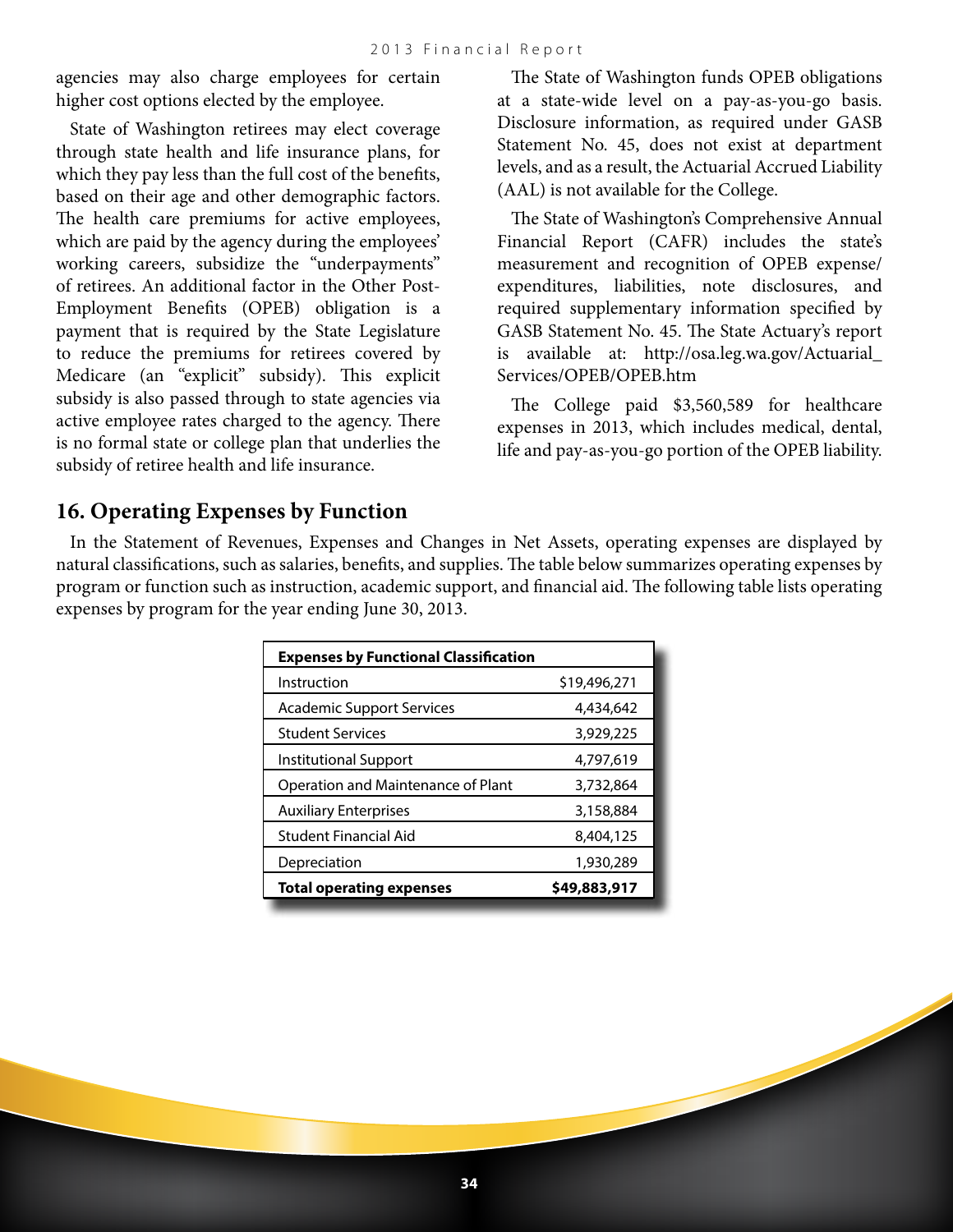### **17. Commitments and Contingencies**

There is a class action filed against the State of Washington on behalf of certain employees alleging improper denial of healthcare benefits. Although the College has not been named as a defendant in the lawsuit, some of the class members are current or former employees of the College. Potentially, the state could assess the College with a material share of any amount paid in the event of a settlement or judgment. Due to the status of the lawsuit, the impact upon the College cannot be assessed with reasonable certainty at present.

Additionally, the College is not currently engaged in any legal actions.

The College has commitments of \$44,273 for various capital improvement projects that includes completion of a solar project and renovation/ addition to an existing building.

### **18. Subsequent Events**

The College is not aware of any subsequent events or factors affecting these financial statements.

#### **We would like to acknowledge the following staff responsible for the content of this report:**

Lori Carambot *Financial Analys*t

Sue Willis *Director of Budget and Finance*

Mona Himmelberger *Asst. Dir. of Finance and Payroll*

Davina Fogg *Vice-President of Financial Services*